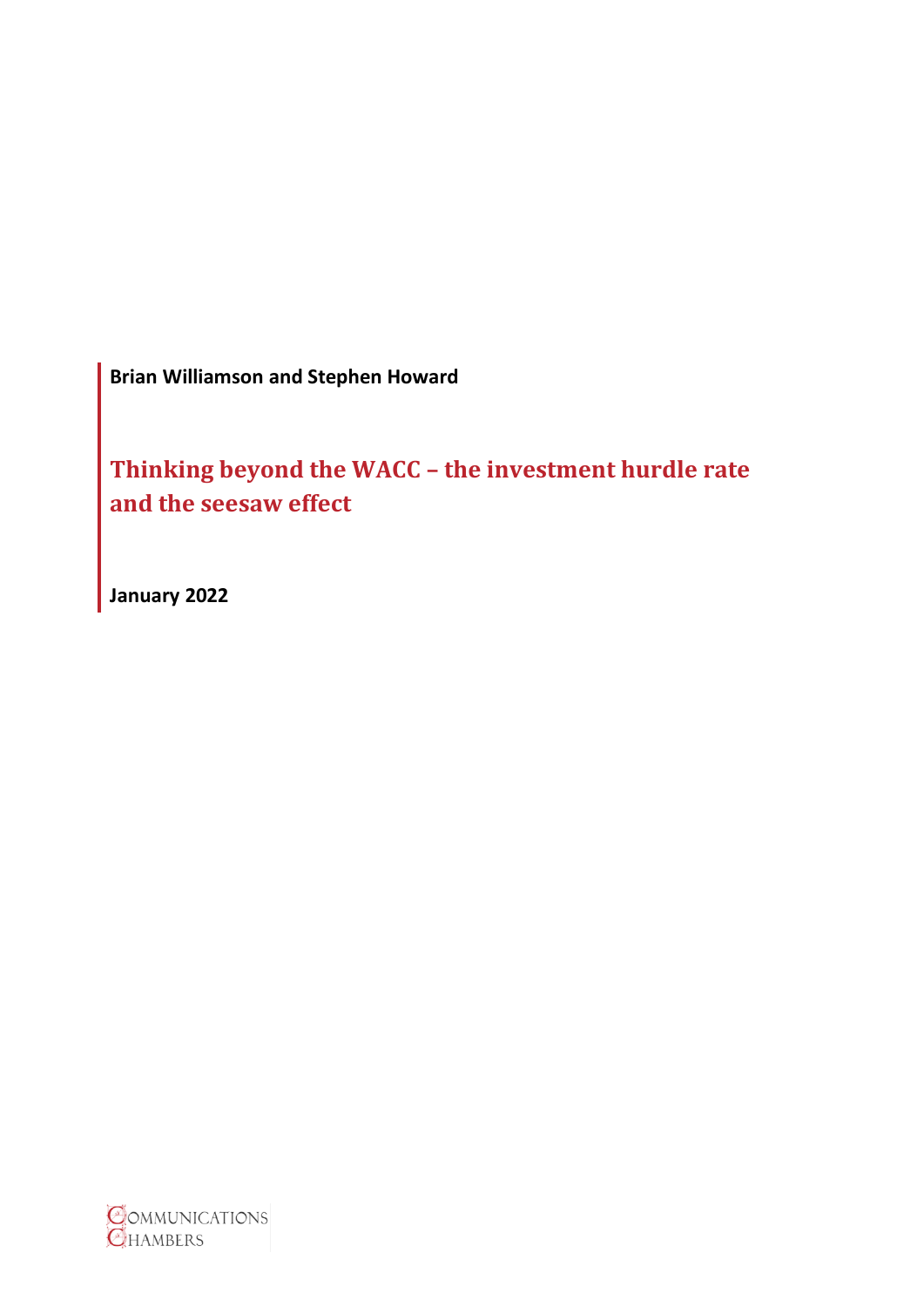#### *About the Authors*

Brian Williamson is a Partner at Communication Chambers and has extensive policy and strategy experience in relation to applications, networks and radio spectrum. He has worked on the benefits of, and policy in relation to, mobile apps and the internet.

Stephen Howard is a Partner at Communications Chambers, having previously headed the top-ranked global telecoms, media and technology equity research team at HSBC. He has covered telecoms operators across the globe, with a particular focus on regulatory- and technology-related issues.

#### *Disclaimer*

This is an independent report funded by ETNO. The opinions offered herein are purely those of the authors. They do not necessarily represent the views of the client, nor do they represent a corporate opinion of Communications Chambers.

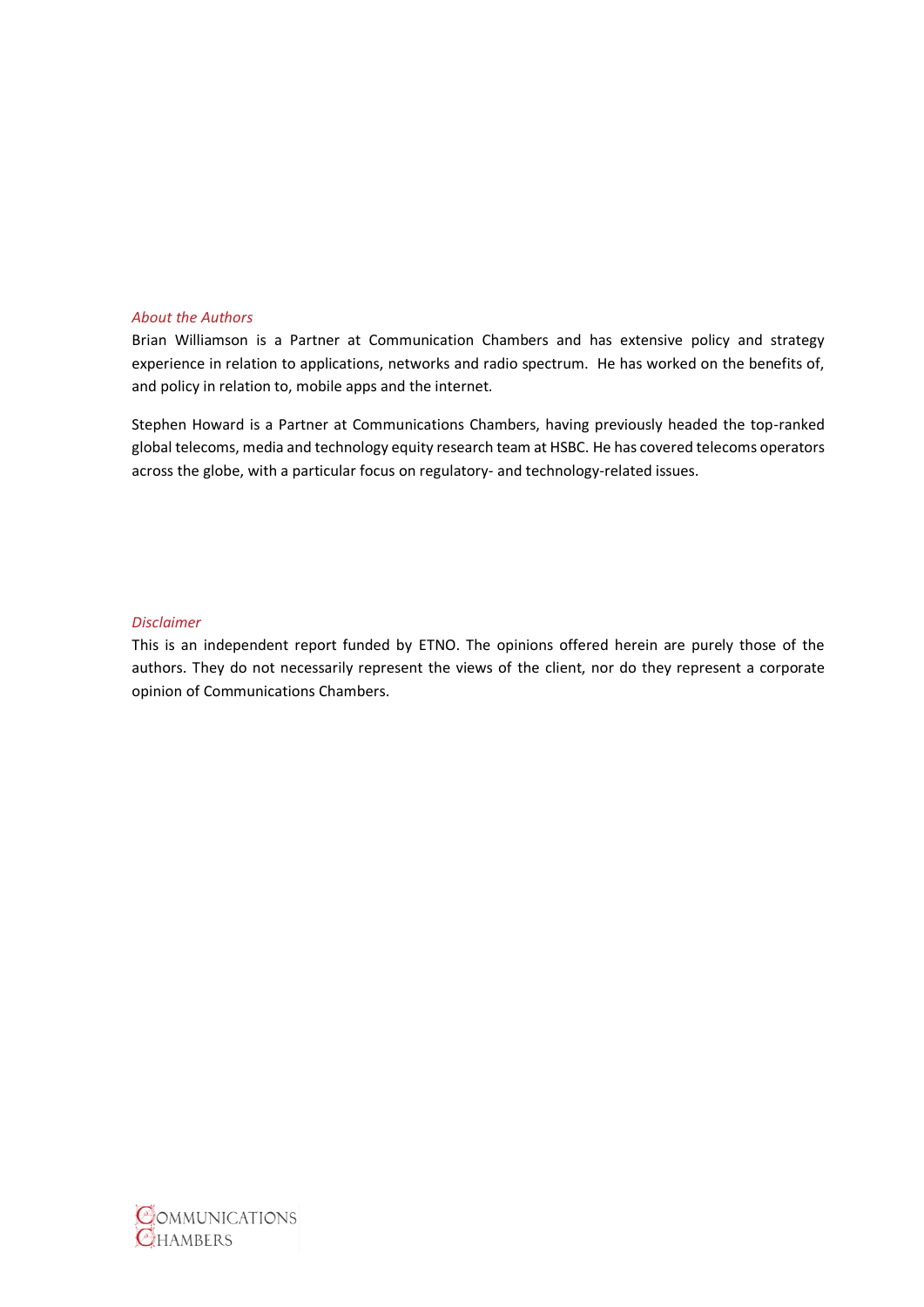# **Contents**

| 1. |                                                                                   |                |
|----|-----------------------------------------------------------------------------------|----------------|
|    | The investment challenge                                                          | $\mathbf{1}$   |
|    | The benefits of raising the cost of capital for legacy investment                 | 1              |
|    | The focus for VHCN investment should be on the 'hurdle rate' rather than the WACC | 2              |
|    | Seesaw effect - lowering the legacy WACC may raise the new investment hurdle rate | 3              |
| 2. |                                                                                   |                |
|    | Leaning-in to investment will lower prices                                        | 5              |
| 3. |                                                                                   |                |
|    | Operators must build support for investment projects                              | $\overline{7}$ |
|    | The investment landscape                                                          | 8              |
|    | Thinking ahead on the interest rate environment                                   | 9              |
|    | How investors form their own expectations                                         | 10             |
|    | The lessons of the past                                                           | 11             |
|    | A case study in setting, upsetting then resetting expectations                    | 12             |
| 4. |                                                                                   | .14            |
|    | The challenge of changing investor expectations                                   | 14             |
|    | The challenge is not incremental                                                  | 15             |
|    | Telecoms is not a utility                                                         | 15             |
|    | Reducing cash flows directly undermines investment                                | 16             |
|    | Addressing the challenge                                                          | 17             |
| 5. |                                                                                   |                |
|    | The current approach is liable to result in divergence not convergence            | 19             |
|    | A comparison of BEREC's and Ofcom's WACC methodologies                            | 20             |
|    | A comparison of BEREC's calculations with equity analyst estimates                | 21             |
|    | Taking proper account of uncertainty and Europe's policy goals                    | 21             |
|    | Lowering investor hurdle rates would act to promote investment                    | 22             |
| 6. |                                                                                   | 24             |
|    | Aligning regulatory and investment outlooks                                       | 24             |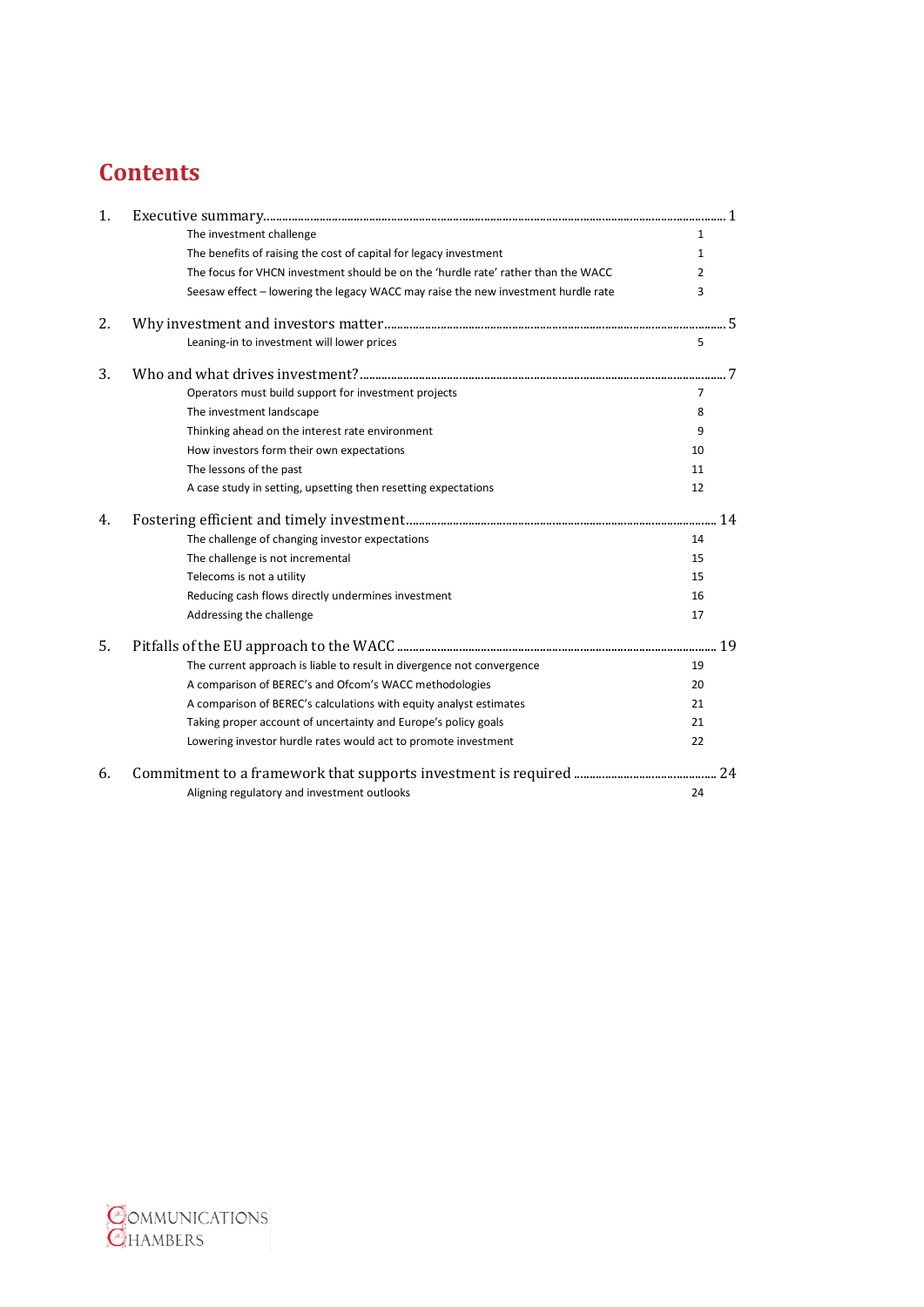## <span id="page-3-0"></span>**1. Executive summary**

The European Commission has set out ambitious goals for investment in very high-capacity networks (VHCNs). Beyond the immediate benefits these platforms confer on users, they are additionally expected to make a much broader economic contribution. This will take place via network effects, through promoting productivity growth, by enhancing social and economic resilience (as demonstrated during COVID-19) and by assisting in the process of decarbonisation.

#### <span id="page-3-1"></span>**The investment challenge**

The investment challenge that VHCNs represent is complex and non-incremental since it involves building new infrastructure that will co-exist with legacy networks, which may face competition in terms of overlapping build and for which the additional willingness to pay is uncertain – and may be weak. So the investment environment involves significant market risk.

Investor expectations are also influenced by regulation that tends to cap upside investment returns but cannot provide a hedge against demand and revenue disappointments (including the risk of regulatory opportunism, i.e., denying full cost recovery once the investment has been sunk). Where new network investment is either regulated directly or must compete with regulated networks, regulation therefore introduces an asymmetric risk for investors. Efforts to address this investment challenge are non-trivial and likely to be (at best) only partially successful – reflecting the fact that, where returns are regulated (either now or in the future), this will necessarily cap the associated upside.

Any potential investor will be evaluating the prospective returns on telecoms in Europe versus options to invest in other regions and other sectors. Given the uncertainties involved, past experience will be an important consideration in this process. This represents a headwind for European telecoms investment because the returns generated here have underperformed markets locally and globally.

#### <span id="page-3-2"></span>**The benefits of raising the cost of capital for legacy investment**

It is against this backdrop that the cost of capital in its wider sense should be evaluated. The question is not simply what the estimated cost of capital is, as a potential input for setting a price control, but what impact can policy and regulation have on risk and required returns for telecoms investment in Europe?

As legacy network investments deliver services that are potential substitutes for those provided over VHCN platforms, the estimated cost of capital utilised in setting legacy price controls is immediately relevant to those evaluating the feasibility of VHCN investments. Underestimating the weighted average cost of capital (WACC) on legacy infrastructure will actively incentivise customers to remain on legacy offerings and avoid upgrading to faster bandwidths. In turn, this will impede the take up and/or undermine the pricing (and hence economic viability) of VHCN services – directly contrary to the thrust of the EC's objectives.

Additionally, investors also know that new investment will, over time, become legacy investment, so the approach to regulation of legacy investment will be a central consideration in forming a view regarding anticipated returns for new investment.

In setting out the approach for estimating the cost of capital for legacy investment, the 2019 Commission Notice on the WACC specifically identifies promoting investment. However, the approach that has been used in the BEREC reports on WACC parameters do not reflect this.

For example, BEREC's methodology provides only central estimates without standard errors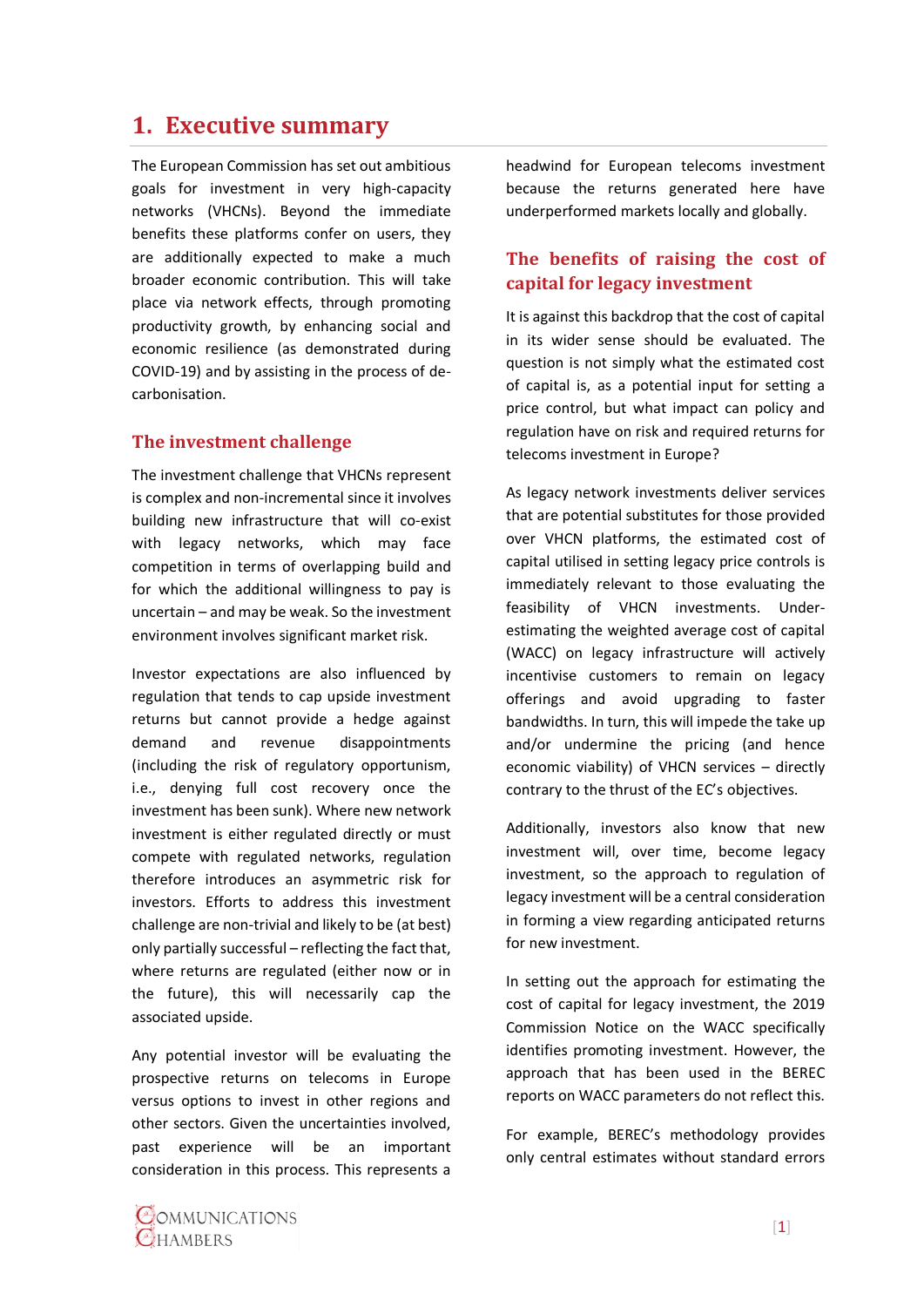and does not consider whether it would be optimal to aim up from the central estimate given asymmetry in the social costs of investing too little versus too much.

It is also notable that BEREC, taking its guidance from the EC's notice, utilises an EU-wide equity risk premium estimate in combination with national estimates of the risk-free rate. This results in very low estimates of the WACC for member states with low interest rates and a divergence rather than convergence in WACC estimates across member states that goes far beyond disparities in sovereign risk.

A comparison with the WACC identified by Ofcom when setting price controls for legacy investment by BT provides some indication of the magnitude of the impact of neglecting the above-mentioned considerations.

Ofcom adopted a pro-investment stance and estimated both the cost of debt and equity on a national basis. A nominal pre-tax WACC of 7.0% was judged appropriate for the Openreach infrastructure division that operates legacy copper assets. Had the parameters in the BEREC document been utilised, a value of 5.31% would have instead been determined; 1.7 percentage points lower.

The WACC implied by the BEREC guidance can also be compared with the cost of capital utilised by investment analysts to value telecoms companies. Post-tax WACC estimates for various European operators by HSBC equity research are shown below (the pre-tax WACC is inferred utilising corporate tax rates together with gearing and cost of debt estimates from Ofcom for BT and from the BEREC guidance for other companies; Orange estimates are for France).

| HSBC post-tax WACC and inferred pre-tax WACC |      |            |               |                 |       |                |  |  |  |  |
|----------------------------------------------|------|------------|---------------|-----------------|-------|----------------|--|--|--|--|
|                                              | ВT   | <b>KPN</b> | <b>Orange</b> | <b>Proximus</b> | TI    | <b>Telenor</b> |  |  |  |  |
| HSBC post-tax WACC                           | 7.7% | 6.1%       | 6.2%          | 6.3%            | 7.3%  | 7.75%          |  |  |  |  |
| Inferred pre-tax WACC                        | 9.5% | 8.1%       | 8.6%          | 8.4%            | 10.1% | 9.9%           |  |  |  |  |

Source: HSBC, Telecoms: Call to return (on capital), 5 February 2021.

From the table it will be evident that estimates based on the BEREC methodology are significantly below the values that are in active use in valuing telecoms assets, a warning that they are unrealistically low in comparison to reasonable investor expectations.

The EC notice on the cost of capital for legacy assets should be amended to:

- 1. Allow for the equity risk premium and the risk-free rate to be determined consistently;
- 2. Require confidence bounds in all WACC estimates; and
- 3. Provide for BEREC to develop guidance on choosing within this WACC range having

first regard to the objective of promoting investment.

This portfolio of measures would ensure that, where an estimate of the cost of capital is utilised in determining a price cap, that it is estimated and utilised in a manner supportive of investment.

## <span id="page-4-0"></span>**The focus for VHCN investment should be on the 'hurdle rate' rather than the WACC**

As outlined above, the WACC associated with legacy assets is important in part because of its implications for future investments, such as in VHCNs. To support investment it is important

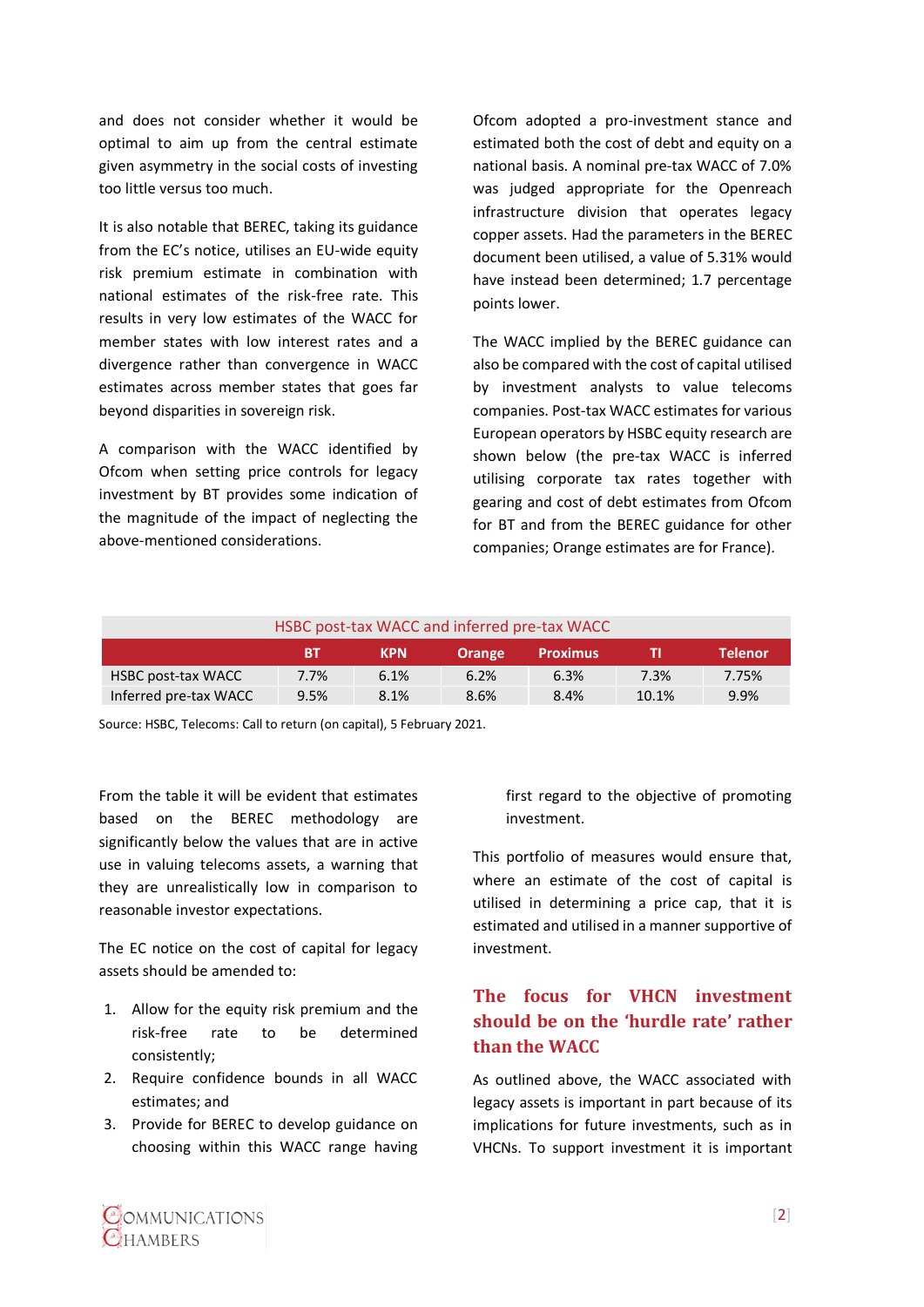that the WACC for legacy investment is not set too low.

The threshold expected return or 'hurdle rate' for new investment includes a premium over the cost of capital (which may itself differ from that for legacy investment). This hurdle rate premium reflects the inherent asymmetry of returns that is due to the risk of prospective regulation capping the upside but leaving downside exposure (including the risk of regulatory opportunism, i.e., denying full cost recovery once the investment has been sunk), as well as the value of the option to delay investment until the point when better information is available (e.g., concerning levels of demand).

Investors' hurdle rates should not be confused with the actual WACC or a regulatory WACC estimate. The hurdle rate of the investor is determined by the investor's perception of the risks and the opportunity to invest later rather than now. Regulatory risk is a major component of an investor's risk assessment. If the legacy WACC is set too low, or there is any threat of regulatory price controls being applied to VHCN infrastructure, then the risk associated with VHCN platforms will rise – as will, therefore, the required hurdle rate. *Ceteris paribus*, a higher hurdle rate will mean less investment.

Lowering the legacy WACC risks a seesaw effect in terms of the hurdle rate for new investment.

New investment hurdle rate Legacy WACC estimate

#### <span id="page-5-0"></span>**Seesaw effect – lowering the legacy WACC may raise the new investment hurdle rate**

Beyond the question of the legacy WACC, Europe has the scope to lower the investment hurdle rate via sound policy and regulation, as well as by making credible commitments to pursue sound policy over the longer term.

There are solid arguments for not applying price caps to VHCN investment, in which case no WACC estimate is required for VHCNs. Meanwhile, any expectation that price caps will be applied in future will tend to raise the hurdle rate for investment, given the risk of uncompensated downside risk.

Regulation also can, and has on occasion, been utilised to partially expropriate the value of investment once it has been committed. Investors know this, and the challenge is to assure them that expropriation will not happen. Otherwise, prospects for commercial investment will be greatly diminished since the hurdle rate will be increased to compensate for expropriation risk.

The above considerations are liable to dwarf other factors influencing the estimation of the WACC for VHCN investments. Their impact will be much more than incremental in magnitude, while any realistic mark-up that is made to the WACC estimate is unlikely to mitigate their potentially negative impact on investor expectations and, thus, required returns.

Hence, it is vital not only to think about the WACC in its own right, but also to address the challenge of giving investors the right incentives to make new investments. In particular, any focus on the WACC for VHCN investment (even if only in terms of what premium might be appropriate) is not a wise place to start, as it signals the presumption that price regulation will ensue in due course. Here, incorporating a degree of 'aiming up' into the process would amount to harm mitigation at best.

However, there are things that can and should be done to lower the hurdle rate premium for VHCN investment: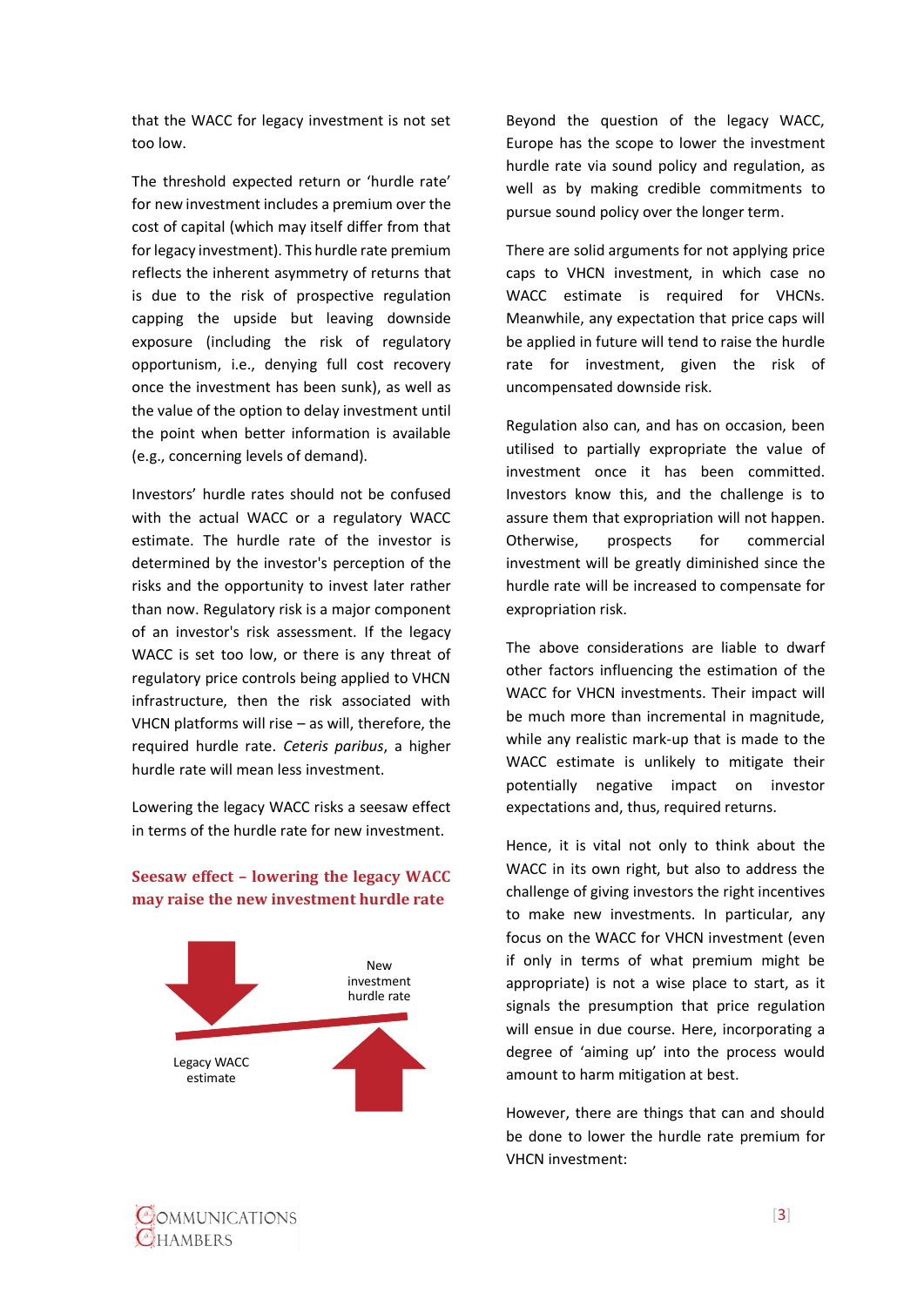- Avoid measures that would depress the price of legacy investment, including by driving down the WACC associated with these platforms.
- Allow for pricing flexibility, including wholesale service-price differentiation, to give investors an opportunity to reap the potential upside so as to offset potential downside risk.
- Encourage the negotiation of long-term volume-price commitments with access seekers, which would serve not only to share risk but also to mitigate overall investment risk by aligning incentives of both access seekers and providers to upgrade customers to VHCNs.
- Make credible commitments to an approach that both protects consumers and assures investors of a prospect of a reasonable and appropriate return on investment.

In general, it is reinforcing the credibility of the belief investment will not be subject to expropriation that has the potential to offer the single greatest payoff in terms of increased investor confidence and thus to lower the hurdle rate premium – so securing greater investment. In this context, the importance of the WACC estimations made with regard to legacy investments will be readily apparent.

In terms of pricing flexibility, the 2013 costing and non-discrimination recommendation was a positive step in providing a rationale for squaring pricing flexibility with possible concerns in relation to market power while recognising that regulated legacy networks compete with VHCNs (an equivalent 'virtual' product over fibre could fulfil this role where copper is withdrawn). However, the flexibility offered by the recommendation has not always been fully embraced by national regulators.

The presumption that price regulation of an anchor product or other price constraints should be sufficient, and against any price regulation of VHCNs themselves, should be reinforced. Competition between VHCN networks should also justify forbearance.

Long-term commitments, and mechanisms that make it costly to break them, should be identified. Regulatory commitment may also be more credible where it brings in more than one entity, with cross-cutting goals and objectives. Governments as well as regulators may need to be parties to such commitments.

Further enabling long-term contracts between access seekers and providers on more favourable terms than short-term relationships may increase the credibility of commitments not to expropriate investment, by better aligning the interests of market participants and reducing the risk that one or more parties seek advantage via regulatory arbitrage.

Finally, it is important that the benefits of investment be properly captured in statistics that purport to measure the sector's impact. Adopting metrics that demonstrate the benefits of investment in increasing capacity, thereby lowering unit prices, may also reduce pressure for *ex post* price reductions that expropriate investment. The measurement of service-price outcomes in telecoms should be amended to reflect the quantity and quality of services delivered (at present bills rather than unit prices are typically reported). This would show falling unit prices and so make a link between investment and consumer outcomes in terms of value for money.

In conclusion, a complementary set of measures to ensure that legacy assets are not under-priced because a depressed WACC is applied coupled with measures to lower the hurdle rate premium for new VHCN investment should be adopted.

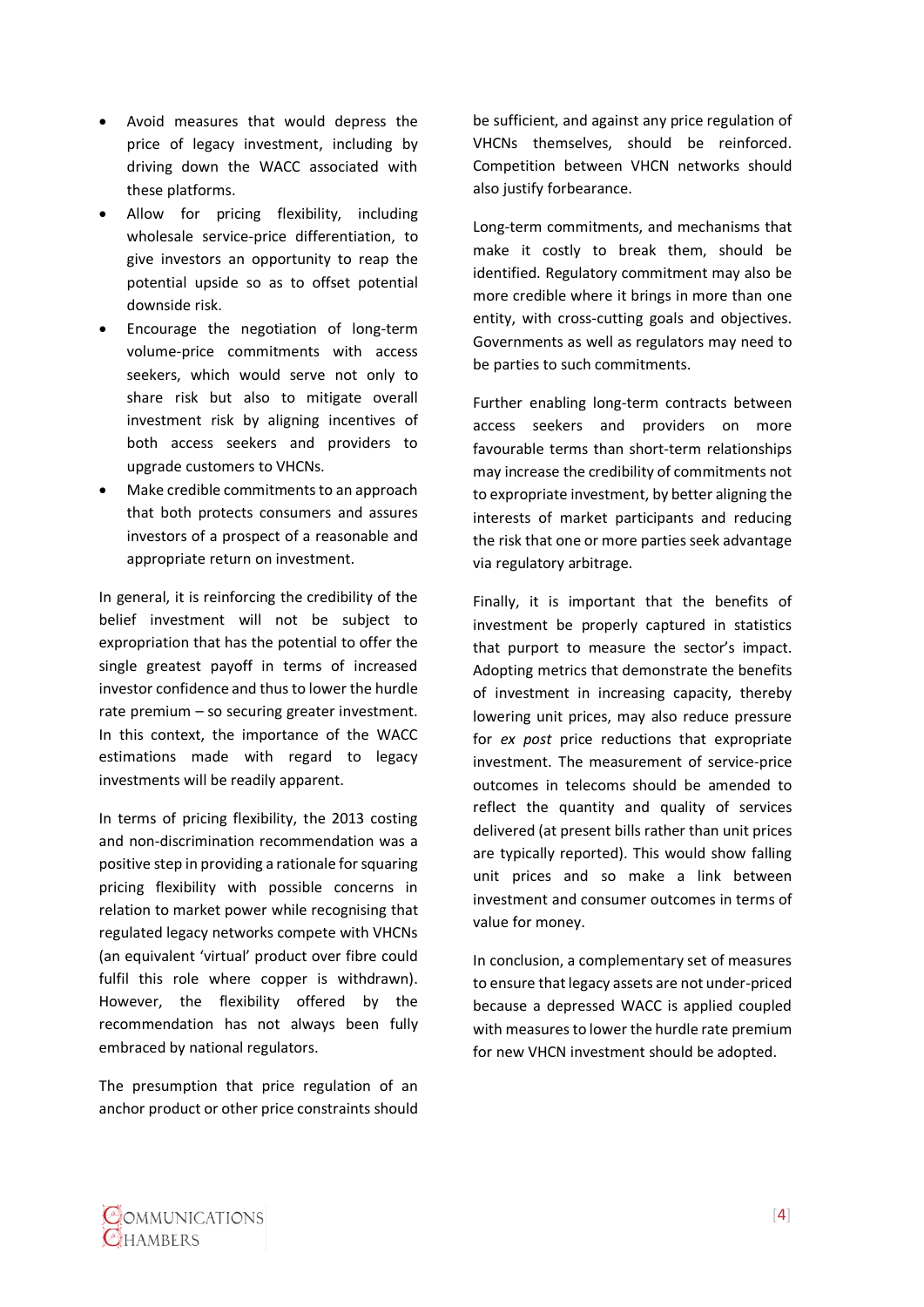## <span id="page-7-0"></span>**2. Why investment and investors matter**

Investment in communications networks involves positive spill-over effects. <sup>1</sup> There are also wider social and environmental benefits from investment in communications, including increased optionality contributing to societal resilience (as illustrated during the response to COVID-19) and scope to support decarbonisation throughout the economy. Consequently, governments around the world have set goals in terms of future network capability. It makes sense to 'lean-in' to investment in the sector, and to take into account broader benefits from the use of communications infrastructure in assessing policy in relation to environmental goals in particular.

The European Commission has set out goals for the continent as part of its Digital Compass vision for  $2030.<sup>2</sup>$  For example, the second of its objectives is that, by this date, "all EU households should have gigabit connectivity". Meeting targets such as these will involve deployment and user uptake of very highcapacity network (VHCN) infrastructure, and substantial private investment complemented by public funding in non-commercial areas.

Further, to the extent that private investment can be encouraged via a pro-investment policy and regulatory environment, the likelihood of meeting these goals would not only be improved, but the cost in terms of complimentary public funding would also be reduced accordingly.

### <span id="page-7-1"></span>**Leaning-in to investment will lower prices**

It is therefore desirable to establish a policy and regulatory environment that is supportive of private investment, and to ensure that investors have a reasonable expectation of earning a return in relation to telecoms investment that exceeds their opportunity cost of capital i.e., their returns from allocating capital elsewhere.

However, the conventional view has tended to be that there is a potential trade-off between, on the one hand, a pro-investment regulatory stance and, on the other, competition and lower prices.

Competition, though, is shifting from the 'me too' variety based on network access and resale to that founded instead either on co-investment, or longer-term contractual relationships between access seekers and providers, or rival network upgrade and/or build. An environment that is more supportive of investment generally would serve to support these developments and need not involve a competition trade-off.

In relation to end-user prices, it is important to recognise that in any industry tied to Moore's Law  $-$  as telecoms is  $-$  investment will tend to have the effect of reducing prices. The cost of telecoms equipment (routers, base stations, and so on) may grow with complexity, but this infrastructure's capabilities in terms of data bandwidth tend to increase at a much more rapid pace. Few operators have been able to lift bills with inflation, but even assuming they have been able to do so, this will have been far outstripped by the improvement in bandwidth they will have provided. As a result, customers would have paid a little more in their bills for what have been massive improvements in terms of speed and capacity. In other words, the price per GB has collapsed.

So the root problem here is essentially one of measurement. In telecoms, it stems from the

<sup>1</sup> Corrado and Jager, Communication Networks, ICT and Productivity Growth in Europe, 2014. *[https://www.conference](https://www.conference-board.org/pdf_free/workingpapers/epwp1404.pdf)[board.org/pdf\\_free/workingpapers/epwp1404.pdf](https://www.conference-board.org/pdf_free/workingpapers/epwp1404.pdf)*

<sup>2</sup> Europe's Digital Decade: Commission sets the course towards a digitally empowered Europe by 2030, Brussels, 9 March 2021. *[https://ec.europa.eu/commission/presscorner/detail/en/IP\\_21\\_983](https://ec.europa.eu/commission/presscorner/detail/en/IP_21_983)*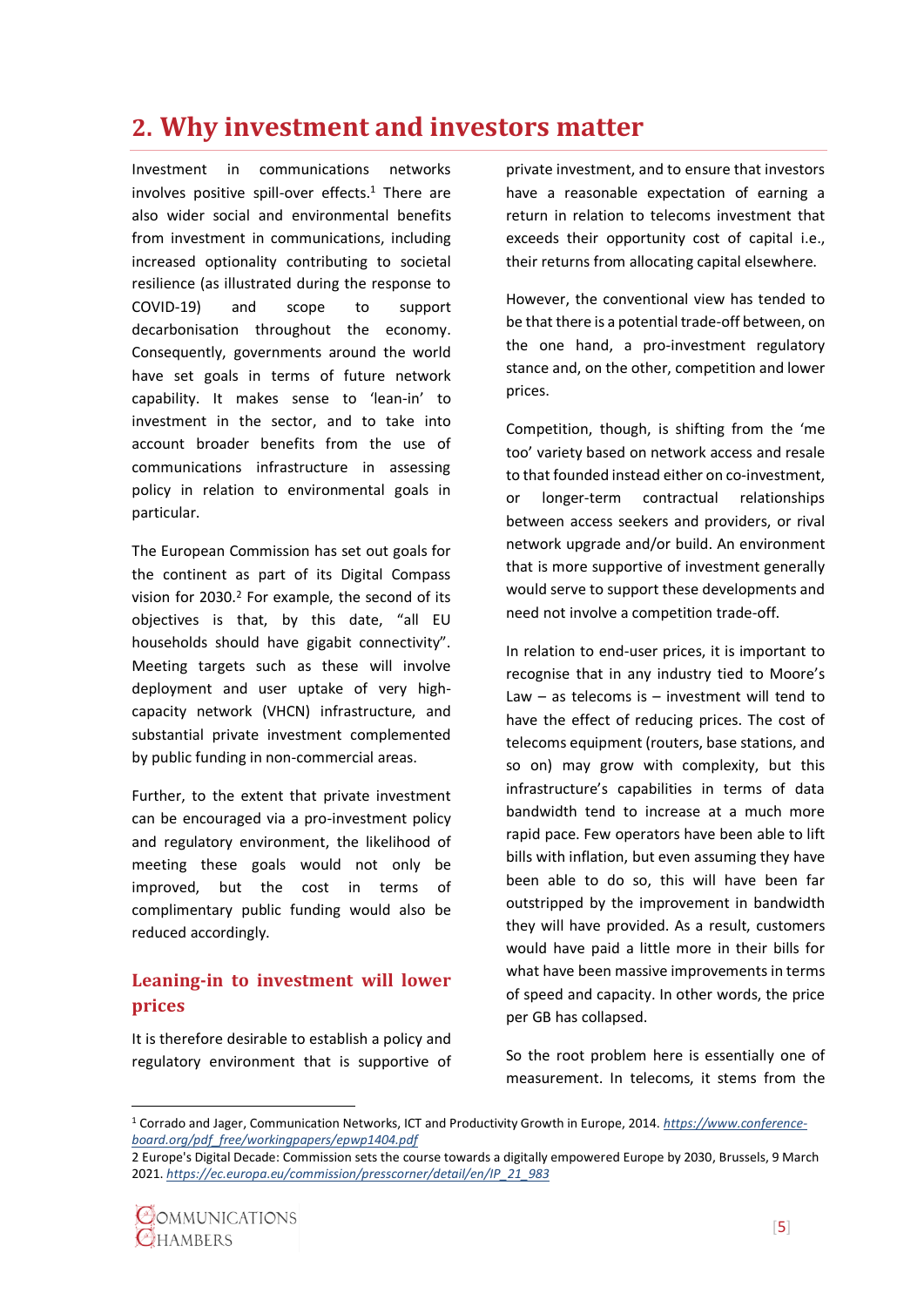fact that it is individual or household bills, rather than prices, that are reported and compared – without adequately considering the growth in the volumes consumed. By contrast, in other areas of the economy, actual prices are reported based on consumption e.g., the price of electricity is measured on a per kWh basis. In telecoms, investment may modestly raise costs and bills, but  $-$  if assessed properly  $-$  prices are nevertheless declining, as consumers consume more (of data in particular) and obtain better value for money.

Indeed, following a reassessment in July 2021 of the telecoms sector, the UK's Office for National Statistics made an upward revision of the industry's estimated productivity growth from 5.7% per annum to 25% per annum for the period 1997-2018. <sup>3</sup> This revision drew on work about which the authors noted: 4

> *"While data services now represent the primary output of the telecommunications services sector, the existing output deflator used in the UK*

*and elsewhere gives higher weight to traditional voice and text (SMS) services. Because the price of these traditional services has demonstrated less change, using a deflator weighted towards these items implies slow growth in the realterms output and productivity of the sector, which seems at odds with the considerable usage growth and experience of service improvements and motivated the consideration of alternatives."*

Almost all this productivity growth is due to investment raising the volume and quality of output (rather than labour input reductions). Viewed from this perspective, increased investment is likely to contribute to higher productivity growth and lower unit prices.

Promoting investment should therefore support, and is certainly not necessarily in conflict with, competition and lower unit service prices.

<sup>4</sup> Mo Abdirahman, Diane Coyle, Richard Heys and Will Stewart, Telecoms Deflators: A Story of Volume and Revenue Weights, ESCoE Discussion Paper 2020-11. July 2020. *[https://escoe-website.s3.amazonaws.com/wp](https://escoe-website.s3.amazonaws.com/wp-content/uploads/2020/07/16111642/ESCoE-DP-2020-11.pdf)[content/uploads/2020/07/16111642/ESCoE-DP-2020-11.pdf](https://escoe-website.s3.amazonaws.com/wp-content/uploads/2020/07/16111642/ESCoE-DP-2020-11.pdf)*



<sup>3</sup> Office for National Statistics, Impact of double deflation on UK labour productivity: 1997 to 2018, 28 June 2021. *<https://www.ons.gov.uk/releases/ukproductivityanalysismay2021>*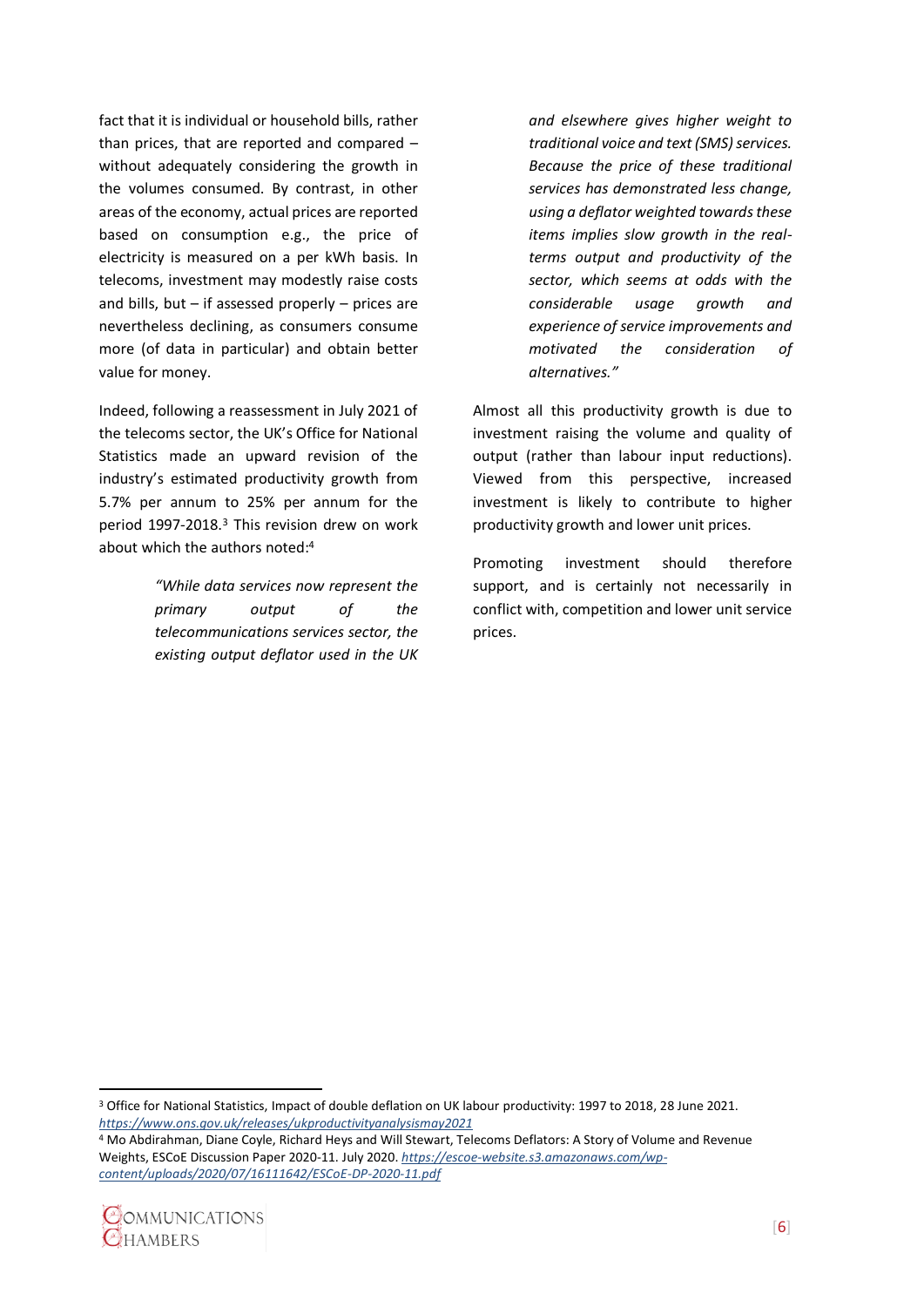## <span id="page-9-0"></span>**3. Who and what drives investment?**

One of the defining characteristics of the telecoms sector is its requirement for prodigious quantities of capital. Transitioning fixed-line networks towards fibre to the premise (FTTP) inevitably involves deploying new infrastructure to many millions of locations, while upgrading cellular platforms entails not only considerable spectrum expense, but also work at tens of thousands of base stations sites.

It is often  $-$  mistakenly  $-$  supposed that these substantial capex projects such as these are the decision of management teams alone. In fact, though, no operator can embark on such ambitious programmes without the active support and engagement of their own investors (that is to say, those who hold the operator's equity and bonds).

#### <span id="page-9-1"></span>**Operators must build support for investment projects**

It must be borne in mind that one of the most fundamental of management teams' functionsis to act as custodians of their shareholders' interests. Ultimately it is shareholders who set the constraints within which management must work, both budgetary and strategic. The checks and balances in place here are various, ranging from investors deserting the stock (putting downwards pressure on the share price) through to the various measures available through mechanisms such as shareholder meetings.

As a consequence, the executives running a telecoms operator must exercise particular care to ensure that those providing the company with its vital capital remain supportive of its key decisions. In the telecoms industry, few decisions are of greater significance than network investment. Simply in the ordinary course of duty, operators are accustomed spending towards 15% of sales on capex, a figure

that can rise sharply higher if concentrated items like spectrum are included or during the course of an especially heavy phase of network deployment (such as of FTTP).

In telecoms, investor expectations and increased scrutiny of anticipated investment returns have been shaped by poor historic returns. As an HSBC analyst's report notes: 5

> *"In aggregate, returns in the sector… have been falling and are poor… Given the enormous cost of FTTP networks in particular and the fact that the project economics can vary so wildly within one country, not to mention the fact that in many countries fibre-to-the-cabinet investments are only just complete, investors increasingly want better clarity on anticipated return profiles."*

#### Further, HSBC observes that:

*"The emphasis placed on return on invested capital (RoIC) for the telecoms sector has ballooned over the past 12 months."*

After decades of disappointing returns, equity investors have become innately suspicious of the operator's investment projects. Given that telecoms platforms are foundational for much of the modern economy, the reality of investor wariness of capex and the circumstances that have brought this situation about ought to be of intense interest to policy makers and regulators alike.

It is therefore important to understand the motives and reasoning of the investor base – what are the factors that have prompted their caution on network investment? As mentioned above, the first reality to recognise is that the European telecoms sector has delivered dismal

<sup>5</sup> HSBC, *European Telecoms: Call to return (on capital)*, 5 February 2021.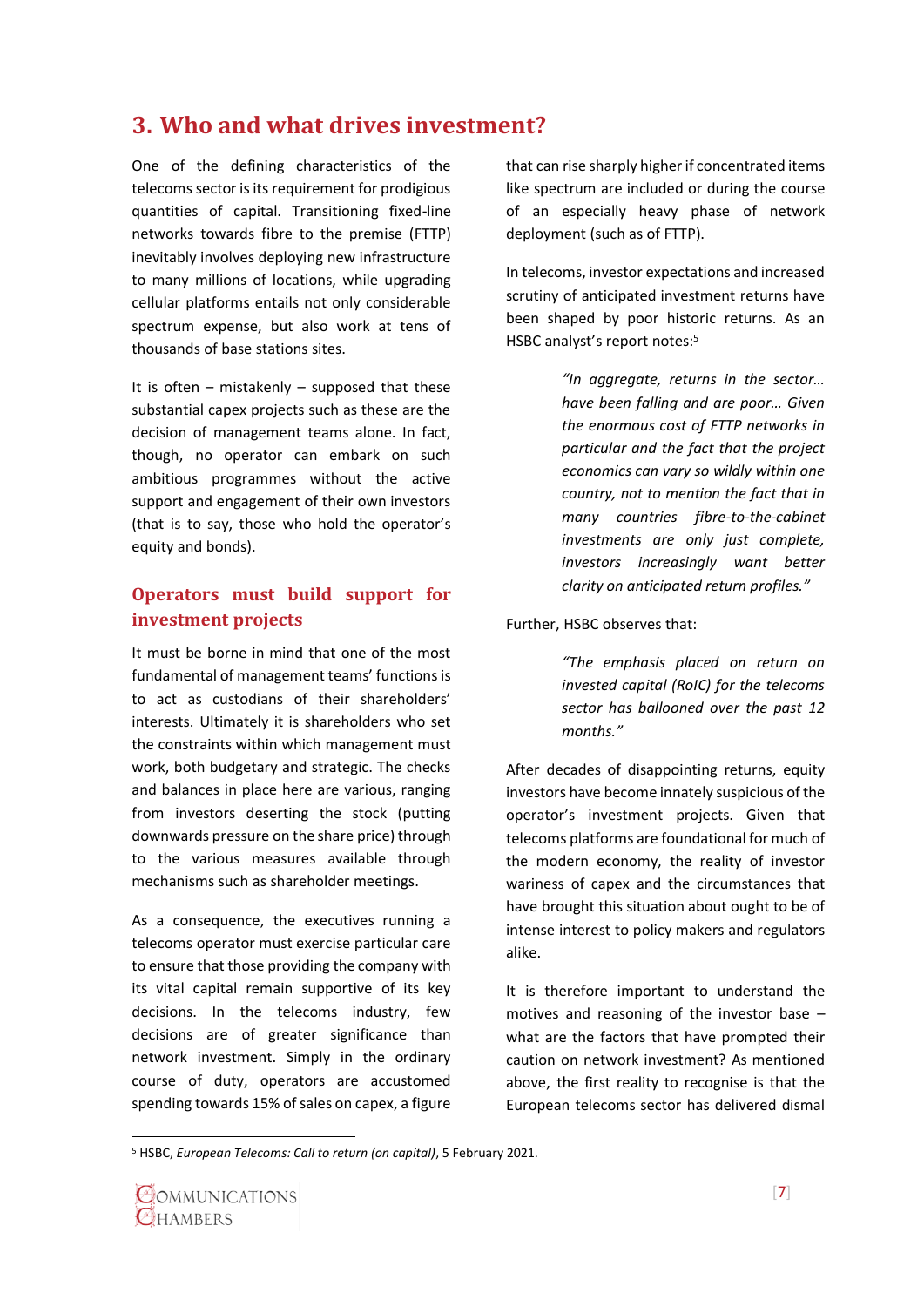rates of return over the last two decades, falling significantly short of the companies' cost of capital. Even in isolation from other considerations, a logical policy for investors is to restrict fresh capital allocation to industries like telecoms that have underperformed – not only so as to be able to allocate it to those sectors where prospects are better, but also to reduce the capital deployed in telecoms such that it is commensurate with the (poor) returns that the industry is able to generate.

Capital that is not, as a result, directed towards the European telecoms sector can be repositioned elsewhere. It need not altogether leave the telecoms industry, as it can be rechannelled towards other regions of the globe where returns are more appealing. Alternatively, it can be rerouted to other industries with a better track record of generating attractive returns – although the most obvious destination (technology) will often mean that the capital leaves the EU for the US.

The goal of the investor base in taking such decisions is simply to generate the best returns. Most holdings in shares and bonds are the responsibility of institutional investors, which act on behalf of the individual citizens who save with them (most typically for their pensions). Clearly, institutional investors bear a weighty responsibility, and must make capital allocation decisions (to one sector or region) not out of geopolitical considerations, but rather to fulfil their professional, fiduciary and  $-$  indeed  $$ ethical duty to secure on behalf of their clients (i.e., individual citizens) the best returns available. Moreover, in a highly competitive area such as financial investment, an institutional investor providing sub-standard returns would soon see its business migrate to rivals.

As a body, institutional investors are highly professional and well-resourced, and have at their disposal a universe of potential

investments that spans every industry across the entire planet. They are in no sense bound to commit their clients' savings to European telecoms. If the latter cannot yield adequate returns, institutional investors have an abundance of options elsewhere  $-$  including geographically.

In the absence of better returns, the European telecoms industry has often needed to rely on its dividend yield as a means to bolstering investor support. It should be noted that the dividends thus paid are typically going to those either saving for or actively drawing (and relying upon) their pensions. In other words, these payments do perform a vitally important function – even if not directly contributing to upgrading telecoms infrastructure.

#### <span id="page-10-0"></span>**The investment landscape**

Recent years have seen the European telecoms sector committing to heavy investment in the form of fibre deployment and upgrades to 5G. During this period, the sector's equity performance has lagged that of the stock market indices measuring the broader economy. Furthermore, it is possible to cite numerous individual examples that amply demonstrate investors' caution with regards to incremental investment projects.

The experience of Vodafone provides a most recent example. The company's raised capex guidance caused an immediate and material adverse reaction.<sup>6</sup> The investor perspective will have been informed by the fact that Vodafone had undertaken a sustained period of intensified capex, referred to as 'Project Spring', in the middle years of the last decade. At the time it was promised that the additional expenditure would generate improved returns, but even then investors expressed the fear that these would not eventuate – and, indeed, that further rounds of elevated capex would be required. While

<sup>6</sup> FT, Vodafone plans multimillion-euro investment for network expansion, May 2021. *<https://www.ft.com/content/ce91932b-5496-4c76-b659-622b1dfff775>*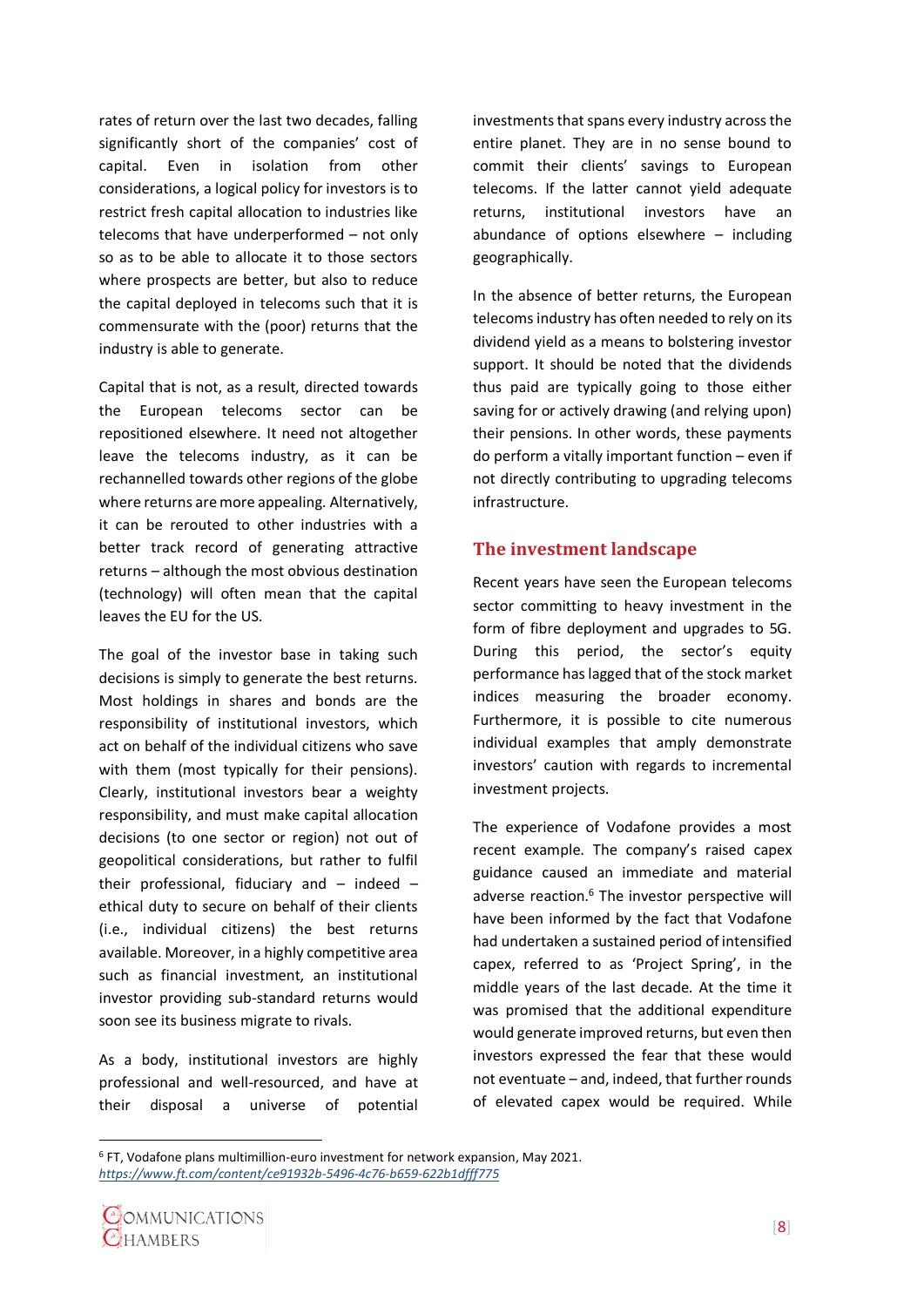many factors are inevitably involved, it is worth noting that Vodafone's share price today has approximately halved post Project Spring – hardly an encouragement to those contemplating deep infrastructure investment.<sup>7</sup>

This type of experience will be at the forefront of the minds of management teams when contemplating enhanced investments. The likelihood is that they will face a negative response from shareholders for the duration of the programme. Then, subsequently, they are liable to be subject to intensified scrutiny to determine whether they have been able to generate a satisfactory return on the additional investment. This is quite properly so: to repeat an earlier point, institutional investors have a fiduciary duty to their clients – citizens saving for their pensions  $-$  to ensure that their capital is well allocated and will need to redirect it away from those sectors incapable of delivering the necessary returns.

Current circumstances, therefore, hardly encourage management teams to embark on capital-intensive projects. (Note that, by contrast, in those circumstances where investors *do* anticipate attractive returns, their incentive is to encourage *elevated* levels of investment – as the greater the sum invested, the greater the return available). It should therefore be salutary that operators often feel the need to fall back on indirect conduits for network investment, such as conducting upgrades via a jointly owned vehicle that keeps the associated capex off the company's cash flow statement. If investors had a positive view of this expenditure, they would actively reward its consolidation. The fact that so many European operators, starting with KPN, have used this mechanism underlines the investor base's aversion to fresh capital deployment in the industry.

### <span id="page-11-0"></span>**Thinking ahead on the interest rate environment**

A striking feature of some recent telecoms investment is that it has been undertaken in conjunction with infrastructure funds. However, it needs to be borne in mind that such investors are often relatively new to the telecoms space and have benefitted from the zero-interest rate environment. Yet current levels of interest rate are historically entirely unprecedented<sup>8</sup>; to presume that they perpetuate is in effect to presume that Europe is incapable of recovering from the Covid-19 induced economic malaise. It remains to be seen how these newer investors would respond to higher rates.

Two features of telecoms investment are particularly pertinent here. The first is that the capex programmes involved are often not only extremely expensive, but also protracted. A project of fibre upgrades could easily take between 5 and 10 years, for example. The second is that these upgrades are hardly isolated occurrences. Telecoms is not a utility in part because it is joined at the hip to Moore's Law, and so to a regular and rapid technology upgrade cycle. Utilities such as water or gas are not subject to the same pace of change and thus repeated need to replace and upgrade infrastructure that was itself deployed in the relatively recent past. Consequently, even after a period of sustained elevated capex, investors will know that – soon enough – further rounds of expenditure will be a necessity.

So, while the current interest rate environment may lend some assistance to infrastructure programmes, the ability to sustain investment interest over the duration of an entire project – and then into subsequent upgrade rounds – must not rely on the continuation of today's (historically extremely unusual) monetary environment.

<sup>7</sup> HSBC*, Vodafone Group: Adding RoIC to Spring assessment framework*, 23 March 2016.

<sup>8</sup> FT, Today's ultra-low interest rates are anything but 'natural', 20 August 2020. *[https://www.ft.com/content/c4e10d2c-](https://www.ft.com/content/c4e10d2c-109a-40f5-a175-628d1db9c793)[109a-40f5-a175-628d1db9c793](https://www.ft.com/content/c4e10d2c-109a-40f5-a175-628d1db9c793)*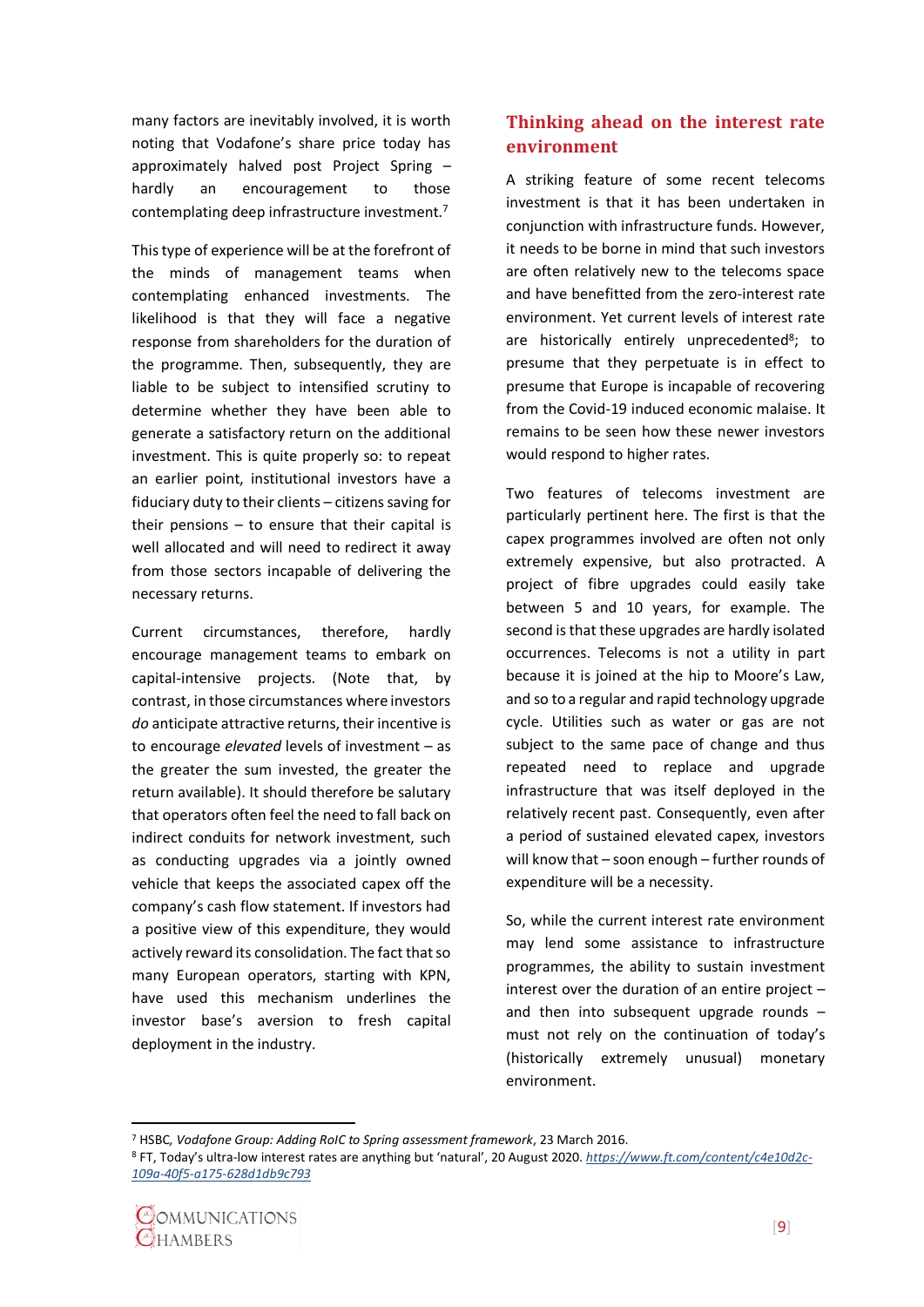Another consideration to bear in mind is that an economic recovery is likely to bring with it higher interest rates. This raises the prospect that any price reductions imposed today will need to be subsequently reversed. While the reversal would (all things being equal) improve investment incentives by comparison with the situation prevailing immediately beforehand, implementing regulatory-driven price rises can be politically contentious.

Here, therefore, is a further reason to 'aim up' in estimating the WACC for legacy platforms. The tougher price controls that would follow from any underestimation of the associated WACC would be difficult to reverse, and so would be liable to permanently impair investment incentives.

#### <span id="page-12-0"></span>**How investors form their own expectations**

The above discussion should underline the importance for operators – given their highly capital-intensive activities  $-$  that they retain ready access to substantial quantities of funding. As should also be apparent, the custodians of that capital perform an important function in directing it towards those activities generating the most attractive returns. In orchestrating this, they undertake one of the most vital activities in any economy, namely the efficient allocation of capital. Returns in effect act as a signal of those areas of economic activity where there is greatest need for investment, and European telecoms must take its place amongst a long list of options available globally.

How then do investors go about establishing where the finite funds for which they are responsible should be directed? Inevitably many factors are involved, but in essence institutional investors are engaged in a constant process of evaluating the likely future returns of all their available options and comparing these to one another continuously. However, this partial answer only really defers the question, since the

issue then becomes, how do investors evaluate each potential opportunity?

This work typically involves assessing a series of quantitative and qualitative factors, but at its heart is likely a financial model that attempts to capture the prospective returns. Building such a model, though, is an extremely challenging matter, given the vast number of assumptions involved. In view of all the uncertainties – as well as the need to justify and evidence investment decisions as part of the internal investment process – the starting point for the selection of any variable is likely to be, what happened last time?

Thus, investors unfamiliar with a given new service will look to the rates of penetration growth seen in comparable services previously. Past levels of margin will be scrutinised to give a better idea of the plausible evolution of the cost profile. However, even understanding key factors such as the likely demand for and associated cost of a new service are still insufficient to supply an adequate view on future returns.

Consider by way of example consumer data services. An investment professional assessing prospects at the onset of this era of the telecoms industry's development might have been forgiven for projecting a lucrative future. Demand has certainly materialised, and operators have also succeeded in progressively driving down the cost of delivering data packets – thereby enabling a plethora of new services, ranging from streamed on-demand video on customers' televisions to social media applications on their smartphones.

In fact, handsome returns have been generated – but these have been heavily concentrated in the hands of technology players with global scale (typically outside of Europe). The European telecoms sector has not been a conspicuous beneficiary. Thus, while demand (in particular) and cost are themselves uncertain, they are still

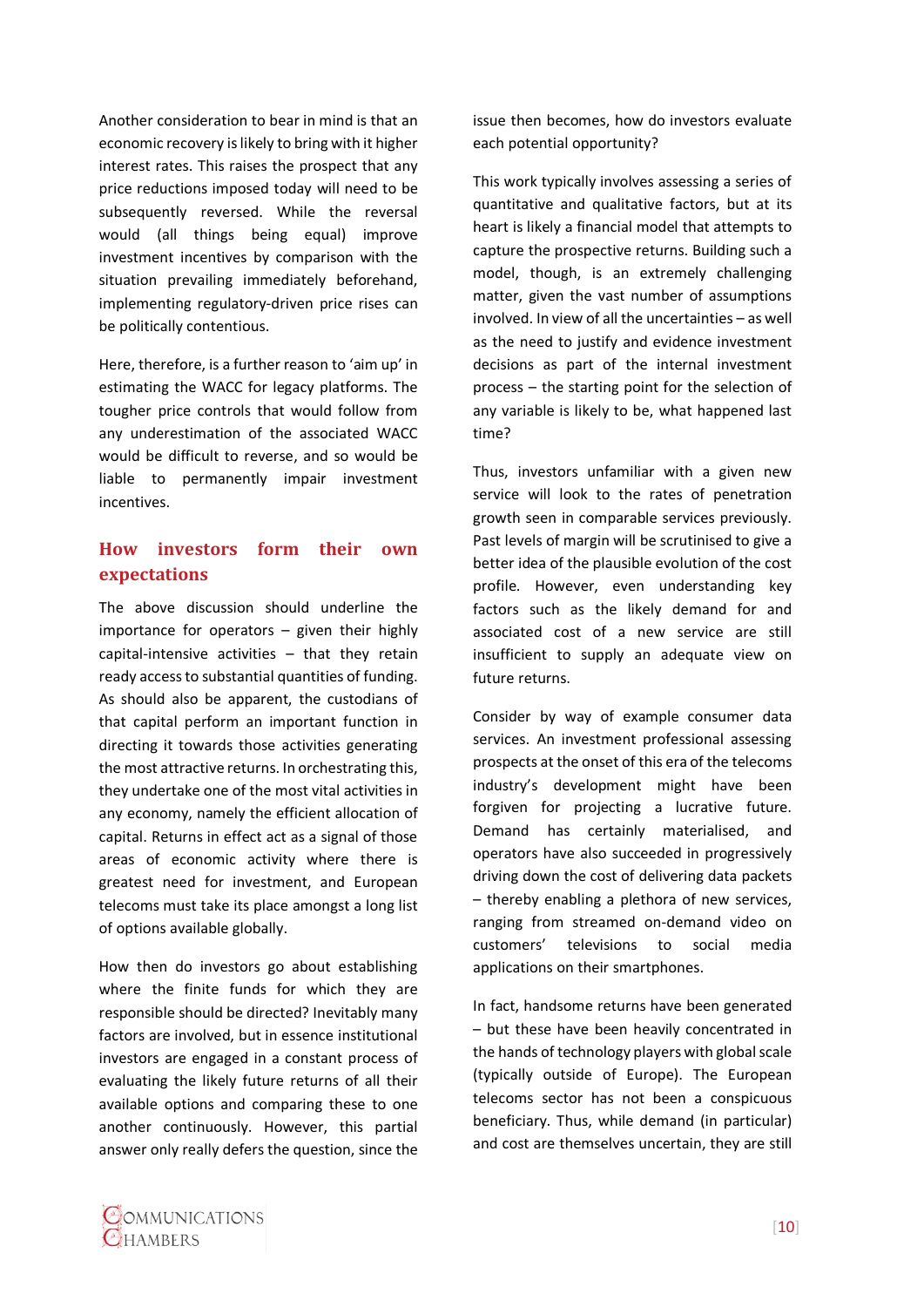inadequate to determine the returns profile of an investment.

An additional dimension of uncertainty that is especially relevant when projecting returns in the telecoms sector is that of regulation, which determines many of the key prices within the industry. Here the challenge is assessing what decisions regulators are likely to take not merely now, but – given the lengthy duration of the deployment phase and the even lengthier duration of the assets' working life – those that subsequent generations of regulator might be expected to take in future. These rulings will very materially determine the returns profile of an asset like fibre.

#### <span id="page-13-0"></span>**The lessons of the past**

As a result of the nature of the unavoidable unknowns present here, investors not unreasonably reach for precedent to act as a guide. The best indication of the likely future treatment of telecoms investment is how it has been treated in the past. While the technologies, their demand profiles and their cost characteristics will vary with time, the fundamental outline of the regulatory choices nevertheless follow a familiar pattern.

Of special interest to investors will be the ways in which regulation has changed once investment has been committed. Clearly, if the regulatory treatment of investment deteriorates during the course of an infrastructure upgrade, then investors have the option to curtail their plans or even bring the programme to a premature conclusion. However, once the capital has been committed, the immediate consequences of heightened regulation are rather different. Most obviously, there is no longer the risk that the investment programme will be downsized  $-$  since it is by this point complete.

Investors therefore pay close attention to the treatment of what are often termed 'legacy' investments. It is worth highlighting that such

investments were hardly legacy at the point in time at which they were made. However, the acid test for regulation is how they were treated once the associated capital had been committed, and once attention shifted towards future rounds of network investment.

Telecoms investment is a multi-round game. Investors must commit capital not even knowing the identity of the future sets of regulators and policy makers who will have a profound role in governing the associated returns. They must ask themselves, in which markets is there reassurance to be had that the regulatory and policy framework recognises and reflects the multi-round nature of telecoms investment, and is therefore more likely to respect the terms and circumstances under which citizens' savings were originally committed, and network investments made?

Stated commitments on telecoms policy and regulation do provide some reassurance in this situation. However, the degree of comfort that this can provide is inevitably limited by the fact that future decision-makers (with what are liable to be different incentives – especially once capital has been committed) will not be those in the same roles today. In these circumstances, it is the past track record that provides the clearest indication as to which markets are best able to navigate these changing incentives and remain consistent in their regulatory treatment.

In short, investors frame future expectations with reference to past experience. The plainest guide to the future regulatory treatment of investments (that will in due course inevitably become legacy) is the treatment of previous generations of network deployment. In other words, the regulation of legacy assets is of profound importance to investors evaluating future capital commitments.

COMMUNICATIONS **OHAMBERS**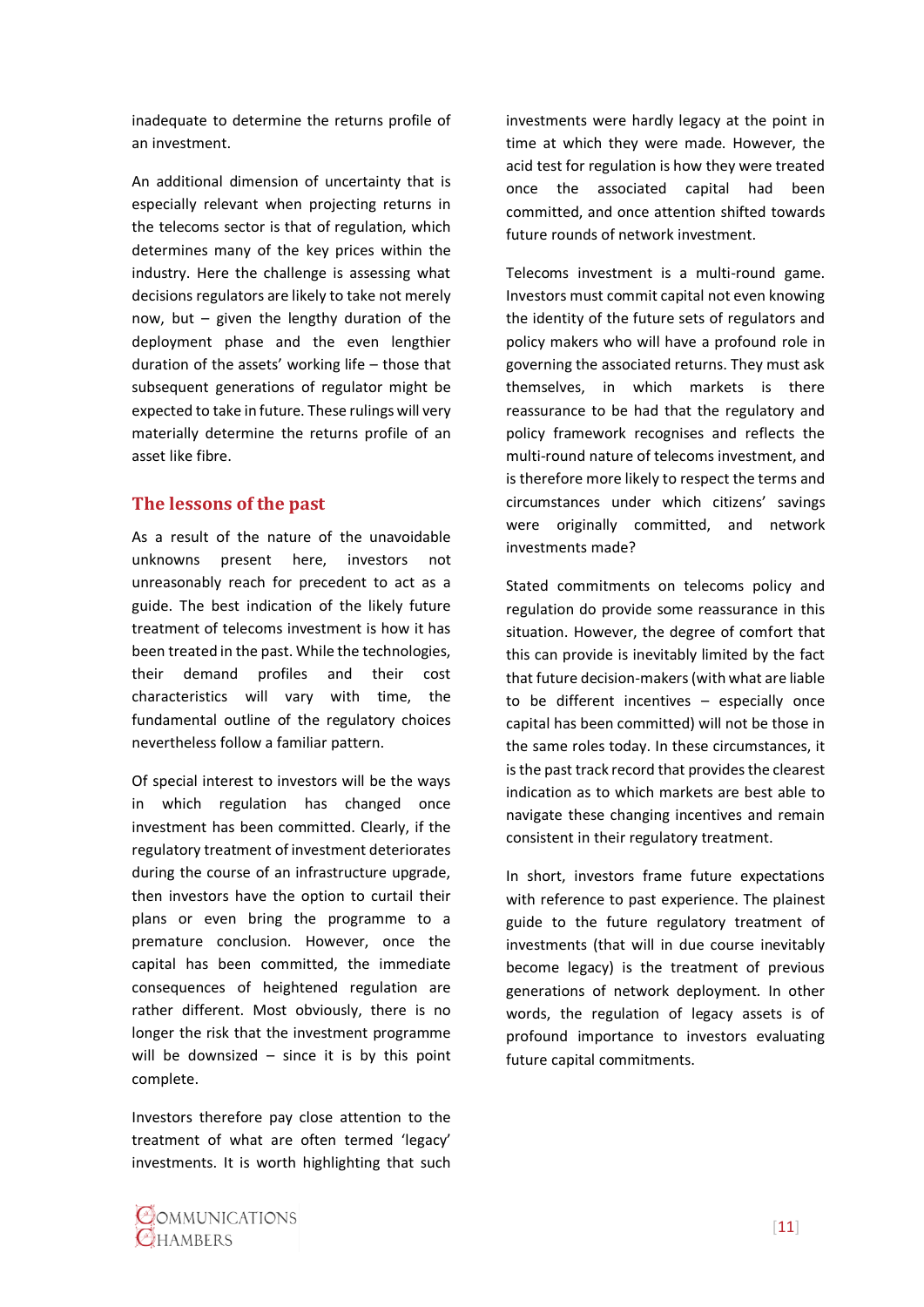#### <span id="page-14-0"></span>**A case study in setting, upsetting then resetting expectations**

One of the great success stories of the past decade has been the way in which the European Commission' *Non-discrimination and costing methodology recommendation* provided the necessary reassurance to telecoms operators, so enabling them to undertake substantial rounds of access infrastructure upgrade employing different flavours of fibre-based technologies. Key components of the *recommendation* included not only pricing flexibility on new investments, but also the provision that the pricing of pre-existing infrastructure (i.e., copper local loops) could benefit from rising with inflation.

Clearly, part of the reason this encouraged investment was very direct – as the increased revenues from modestly higher local loop prices increases scope for investment in fibre-based infrastructure without recourse to additional external financing or cutting dividends. Regarding the latter, dividends have become one of the few remaining reasons for equity investors to retain substantial holdings in the sector (i.e., despite its difficult operating environment). Cuts to dividends are therefore hazardous – in terms of antagonising an investor base the support of which is essential when rolling out large infrastructure projects such as VHCNs.

Furthermore, it is obviously easier for operators to justify investing in a network upgrade when they know that the price of a cheaper legacy platform is not to be made subject to regulatorymandated price cuts, thereby making those legacy services relatively more attractive to customers. However, also profoundly important

was the signalling to investors: that their investments were being treated fairly, even at the stage when they had acquired legacy status.

With this *recommendation* currently under review, it is too early to judge the regulatory follow-through. However, because its transition from basic ADSL services to an intermediate technology, fibre-to-the-cabinet (FTTC), took place slightly earlier (predating the *recommendation* by several years), the UK can provide a relatively early example of how regulation can develop (both positively and negatively) and the effect that this is liable to have the feasibility of substantial new network upgrade projects.

The UK incumbent, BT, began its upgrade to FTTC systems quite early, from 2008, encouraged by the pro-investment stance of the UK telecoms regulator, Ofcom, in permitting the company pricing flexibility.<sup>9</sup> Nonetheless, BT remained subject to a wide range of restraints, for instance the need to offer access to its platforms to third parties as well as its own retail division. Moreover, any attempt by the company to impose excessive charges would plainly be counter-productive in terms of suppressing demand – fatal to any investment project with a substantial fixed cost component.

The resulting build project was impressive, making available high-speed services (up to 80mbit/s) to most of the country's population (by 2019, FTTC services were available to 90% of households<sup>10</sup>). As a result, by half a decade post the start of the deployment, the UK reached levels of data usage per household that were amongst the highest in the world.

However, there then followed a change in regulatory leadership, beginning with a review

Ofcom, Delivering super-fast broadband in the UK, March 2009.

<sup>10</sup> Ofcom, International Broadband Scorecard 2019: interactive data. *[https://www.ofcom.org.uk/research-and](https://www.ofcom.org.uk/research-and-data/telecoms-research/broadband-research/eu-broadband-scorecard/2019-interactive-data)[data/telecoms-research/broadband-research/eu-broadband-scorecard/2019-interactive-data](https://www.ofcom.org.uk/research-and-data/telecoms-research/broadband-research/eu-broadband-scorecard/2019-interactive-data)*



<sup>9</sup> Ofcom, Ofcom welcomes BT's plan to upgrade broadband network: Regulation to support investment and competition, July 2008. *[https://www.ofcom.org.uk/about-ofcom/latest/media/media-releases/2008/ofcom-welcomes-bts-plan-to](https://www.ofcom.org.uk/about-ofcom/latest/media/media-releases/2008/ofcom-welcomes-bts-plan-to-upgrade-broadband-network-regulation-to-support-investment-and-competition)[upgrade-broadband-network-regulation-to-support-investment-and-competition](https://www.ofcom.org.uk/about-ofcom/latest/media/media-releases/2008/ofcom-welcomes-bts-plan-to-upgrade-broadband-network-regulation-to-support-investment-and-competition)*

*[https://www.ofcom.org.uk/\\_\\_data/assets/pdf\\_file/0018/59121/statement.pdf](https://www.ofcom.org.uk/__data/assets/pdf_file/0018/59121/statement.pdf)*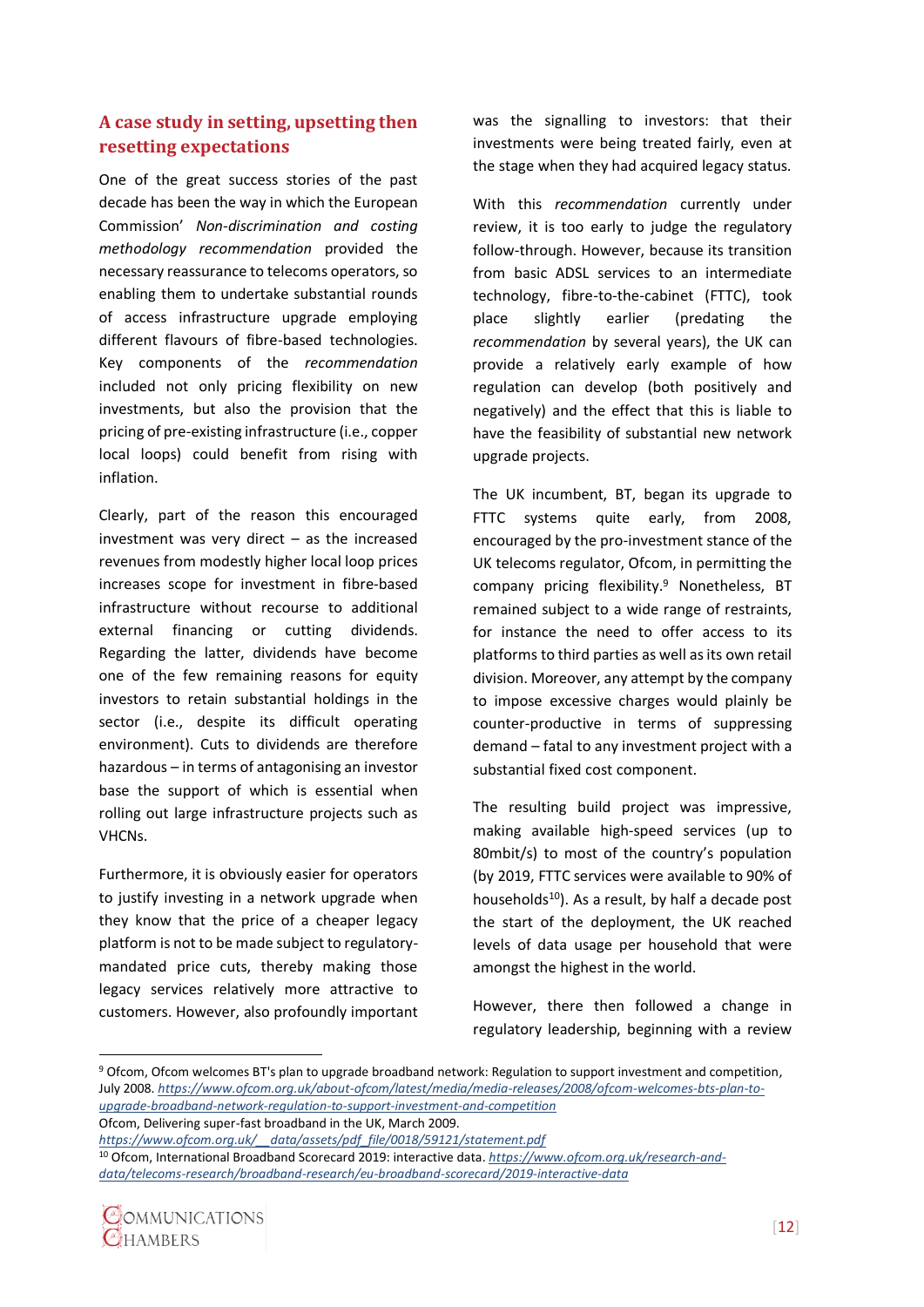of the entire telecoms market and a shift in stance away from technology neutrality towards advocating specific platforms – in this case, FTTP rather than FTTC.<sup>11</sup> Having said this, the market review's emphasis on passive infrastructure access did at least provide some reassurance to those investing in network that infrastructurebased competition remained Ofcom's preferred mode for the market.

In the regulator's next fixed-line market review, Ofcom announced its intention to impose rapid and substantial price regulation on BT's FTTC network, bringing prices into line with its retrospective analysis of their cost.<sup>12</sup> This outcome was greeted with dismay not only by BT but also its largest infrastructure-focused competitor, Virgin Media.<sup>13</sup> The latter highlighted that Ofcom's decision would damage the economics of both cable and fibre deployment.

The government then became involved, publishing its own strategic review of the UK telecoms market (a document produced by Department of Culture, Media and Sport). The final report placed heavy emphasis on the need to support and nurture telecoms investment.<sup>14</sup>

It was against this backdrop that Ofcom's regulation then shifted back towards taking greater account of the need to support network investment. As previously mentioned, costorientated price controls had been imposed on BT's FTTC network for the charge control period; beyond this point, though, the incumbent was now to be given the ability to raise prices with inflation on its 40Mbps FTTC offering – thereby reinjecting some cash back into the market to support infrastructure upgrade expense.<sup>15</sup>

However, the scars of FTTC's intervening treatment remained, with BT understandably looking for robust assurance that future fibre investment would not be subject to adverse regulatory change once it had been rolled out – that, in other words, it would be accorded what is referred to as 'a fair bet'. The company has responded with progressively more ambitious FTTP roll-out plans as Ofcom has provided greater reassurance on this point. <sup>16</sup> For its own investors, this was an indispensable component of any credible fibre investment case, in view of the way in which the regulatory rules had been changed almost as soon as the majority of the incumbent's prior FTTC round of investment had been completed.

Likewise, the fact that the future regulatory landscape has become rather more predictable has also enabled other parties to advance their own network investment plans. For example, Virgin Media has been able to move forwards with its own network upgrade project.<sup>17</sup>

<sup>12</sup> Ofcom, Wholesale local access market review, 28 March 2018. *[https://www.ofcom.org.uk/consultations-and](https://www.ofcom.org.uk/consultations-and-statements/category-1/wholesale-local-access-market-review)[statements/category-1/wholesale-local-access-market-review](https://www.ofcom.org.uk/consultations-and-statements/category-1/wholesale-local-access-market-review)* (following the consultation published 31 March 2017) <sup>13</sup> Virgin Media, Wholesale local access market review, June 2017.



<sup>11</sup> Ofcom, Making digital communications work for everyone, February 2016. *[https://www.ofcom.org.uk/about](https://www.ofcom.org.uk/about-ofcom/latest/media/media-releases/2016/digital-comms-review-feb16)[ofcom/latest/media/media-releases/2016/digital-comms-review-feb16](https://www.ofcom.org.uk/about-ofcom/latest/media/media-releases/2016/digital-comms-review-feb16)*

*[https://www.ofcom.org.uk/\\_\\_data/assets/pdf\\_file/0016/105037/Virgin-Media.pdf](https://www.ofcom.org.uk/__data/assets/pdf_file/0016/105037/Virgin-Media.pdf)*

<sup>14</sup> DCMS, Future Telecoms Infrastructure Review, 23 July 2018. *[https://www.gov.uk/government/publications/future](https://www.gov.uk/government/publications/future-telecoms-infrastructure-review)[telecoms-infrastructure-review](https://www.gov.uk/government/publications/future-telecoms-infrastructure-review)*

<sup>&</sup>lt;sup>15</sup> Ofcom, Promoting competition and investment in fibre networks, 29 March 2019.

*[https://www.ofcom.org.uk/\\_\\_data/assets/pdf\\_file/0018/142533/consultation-promoting-competition-investment](https://www.ofcom.org.uk/__data/assets/pdf_file/0018/142533/consultation-promoting-competition-investment-approach-remedies.pdf)[approach-remedies.pdf](https://www.ofcom.org.uk/__data/assets/pdf_file/0018/142533/consultation-promoting-competition-investment-approach-remedies.pdf)*

Ofcom, Statement: Promoting investment and competition in fibre networks – Wholesale Fixed Telecoms Market Review 2021-26, 18 March 2021. *[https://www.ofcom.org.uk/consultations-and-statements/category-1/2021-26-wholesale-fixed](https://www.ofcom.org.uk/consultations-and-statements/category-1/2021-26-wholesale-fixed-telecoms-market-review)[telecoms-market-review](https://www.ofcom.org.uk/consultations-and-statements/category-1/2021-26-wholesale-fixed-telecoms-market-review)*

<sup>&</sup>lt;sup>16</sup> FT, Ofcom paves way for UK's rapid upgrade to fibre broadband, 18 March 2021. *<https://www.ft.com/content/5c1dce39-ff99-4eed-ad6d-042e6683dded>*

<sup>&</sup>lt;sup>17</sup> Liberty Global, Virgin Media O2 Announces 2028 Full Fibre Upgrade Plan, 29 July 2021. *<https://www.libertyglobal.com/virgin-media-o2-announces-2028-full-fibre-upgrade-plan/>*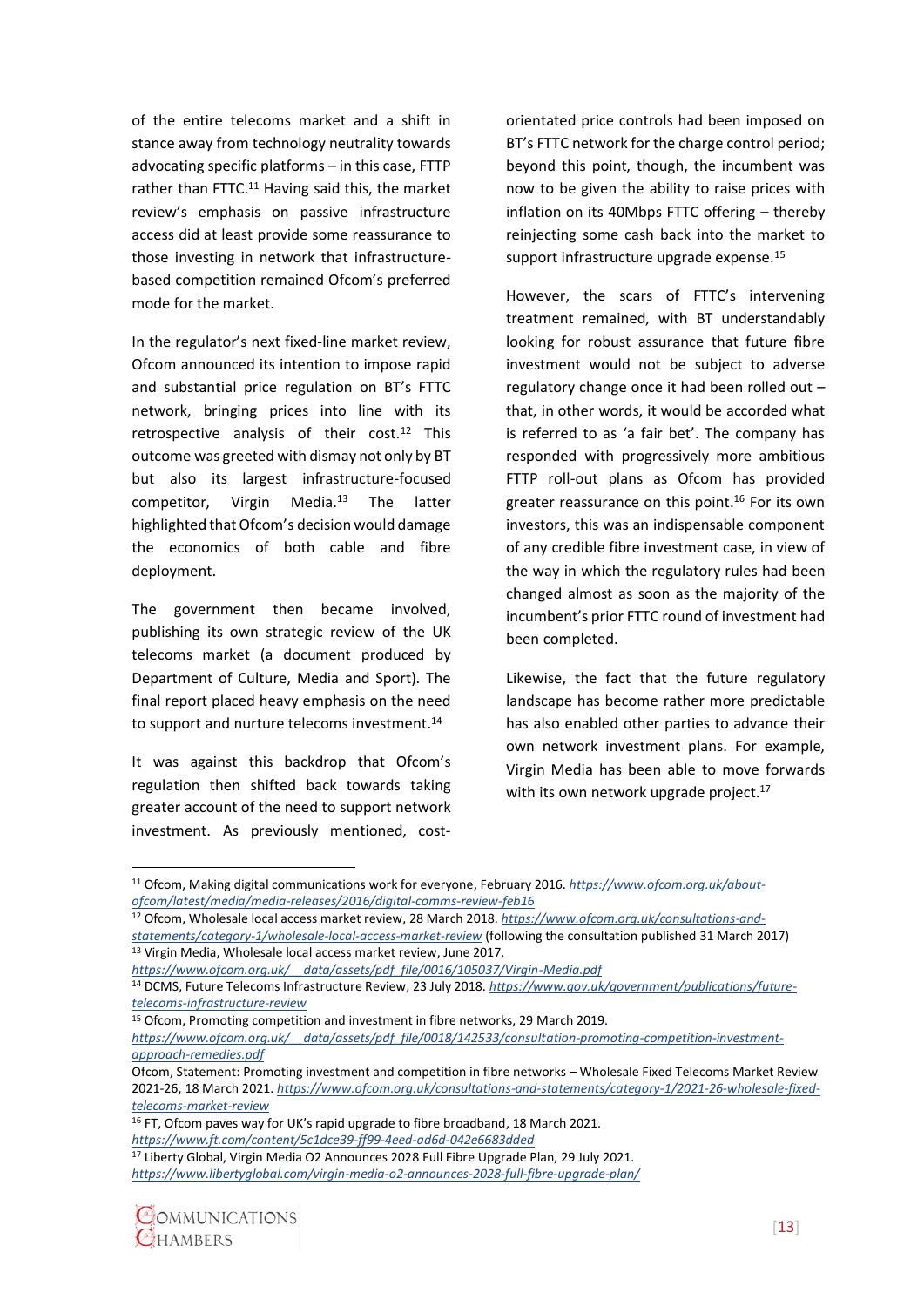## <span id="page-16-0"></span>**4. Fostering efficient and timely investment**

The present section examines some of the most important challenges involved in fostering new investment in VHCNs. These include embedded investor expectations and the extent of the stepchange that VHCN deployments represent (due primarily to their expense and the protracted duration of their roll-out).

The formidable nature of these challenges can be compounded if the telecoms sector is mistaken for a utility and mis-regulated accordingly, or if the cash flows upon which operators depend to fund their VHCN builds are eroded – such as through an underestimation of the WACC on legacy assets.

Finally, this section provides a series of recommendations that would help to lower the hurdle rate premium for future network investment, so accelerating and furthering the deployment of VHCN in Europe. Crucial among these is that legacy WACC not be underestimated, because of its negative impact (both direct and in terms of signalling) on investment and on the incentives to invest.

## <span id="page-16-1"></span>**The challenge of changing investor expectations**

Investor expectations have been shaped by a prolonged period of under-performance of telecoms stocks in Europe, together with regulation that tends to cap upside returns whilst leaving downside exposure, and that is prone to intensify once substantial capital has been committed.

There is an established literature on the risk of investment expropriation and the need for

regulatory commitment;<sup>18</sup> as well as highlighting the parallels between, first, the need for regulatory commitment to seek to address investor expectations and, second, the need for commitment in relation to Monetary Policy to seek to address inflation expectations. <sup>19</sup> In recent years investors in countries with relatively developed regulatory frameworks have nonetheless had to remain alert to the risk of expropriation given examples such as Ofcom's early application of price caps to VDSL (as discussed in Section 3) or New Zealand's price regulation of fibre – both of which have been viewed as confiscatory relative to investor expectations. 20

To be clear, when thinking about what might lift investment, nothing matters other than investor expectations. However, appropriate policy and regulation can shape those expectations and – given the baseline – there is upside here to raise them, thereby promoting VHCN deployment.

The EC costing and non-discrimination recommendation of 2013 offered the prospect of pricing flexibility and sent a positive signal to investors. Likewise, the UK Government and Ofcom have worked, with a degree of success, to reverse the harm done to investor expectations by prematurely ending pricing freedom for VDSL. It is possible to commit to an improved investment environment.

Doing the right thing requires not only identifying what is required, but also credibly committing to it. The challenge is therefore not just devising policy in the abstract but also sending consistent signals to investors and

 $20$  New Street Research, Chorus and New Zealand Broadband Policy – Grasping failure from the brink of success, June 2021. *[https://comcom.govt.nz/\\_\\_data/assets/pdf\\_file/0031/259366/NewStreet-Research-Chorus-and-New-Zealand-](https://comcom.govt.nz/__data/assets/pdf_file/0031/259366/NewStreet-Research-Chorus-and-New-Zealand-Broadband-Policy-18-June-2021.pdf)[Broadband-Policy-18-June-2021.pdf](https://comcom.govt.nz/__data/assets/pdf_file/0031/259366/NewStreet-Research-Chorus-and-New-Zealand-Broadband-Policy-18-June-2021.pdf)*



<sup>18</sup> Levy and Spiller, The Institutional Foundations of Regulatory Commitment: A Comparative Analysis of Telecommunications Regulation, *Journal of Law, Economics, & Organization*, Vol. 10, No. 2, October 1994. <sup>19</sup> Levine, Stern and Trillas, Utility price regulation and time inconsistency: comparisons with monetary policy, *Oxford Economic Papers* 57, 2005.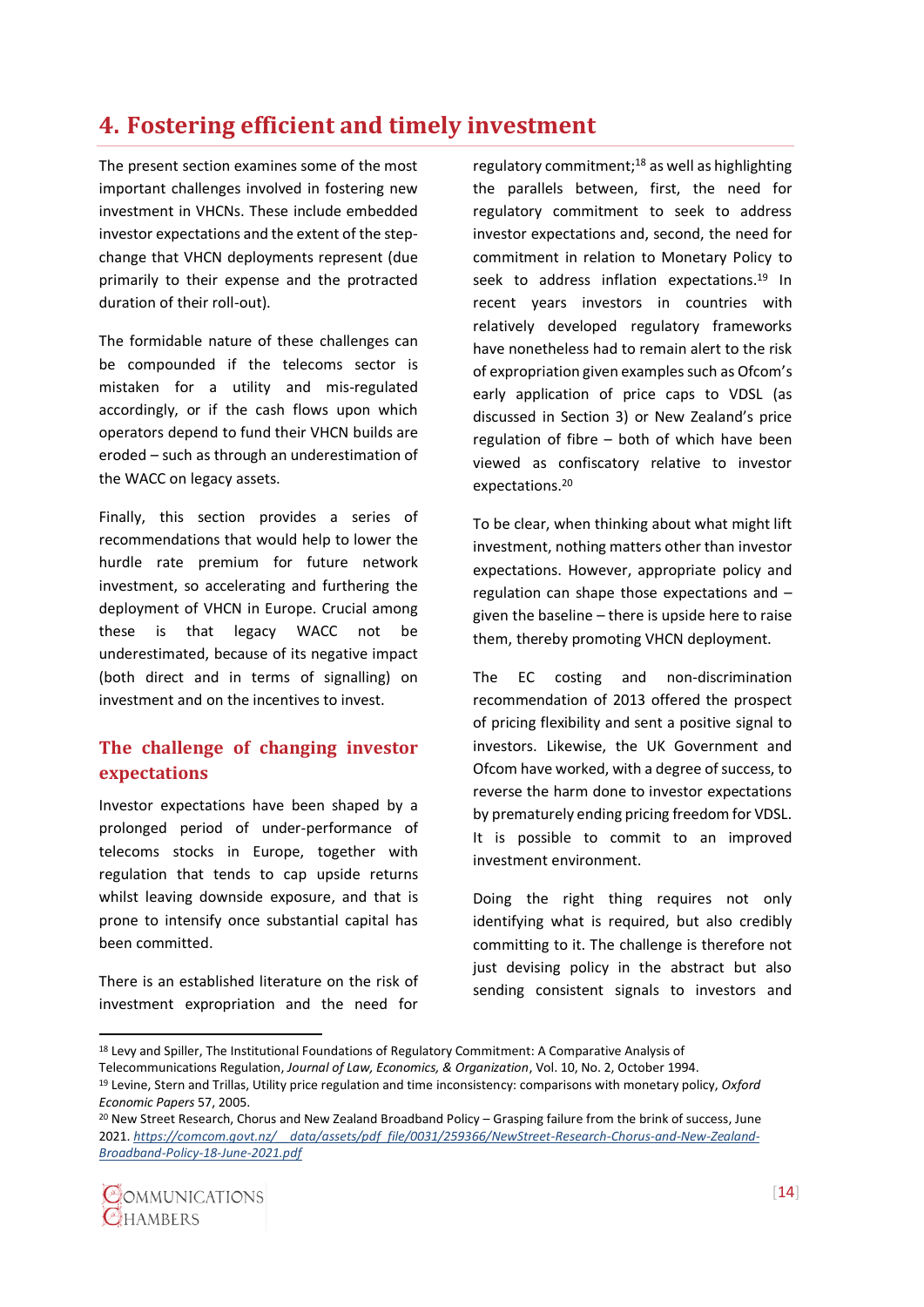addressing the institutional challenge of committing durably to the preferred approach.

#### <span id="page-17-0"></span>**The challenge is not incremental**

As noted above, the challenge involves shaping expectations, which in turn requires credibility and making a break with the past. In other words, this challenge is not an incremental one.

Demand for any individual new networks is uncertain and will remain uncertain, in particular given legacy network co-existence and also as network competition and entry unfolds. The challenge of investing at pace and at scale in VHCNs is, likewise, not incremental but instead involves a step change from a progressive upgrade of legacy infrastructure to its replacement (in addition to the difficulty involved in achieving coverage in less commercially attractive areas).

Finally, the challenge is not incremental because it calls for a different focus in terms of policy and regulation in terms of investment, competition and prices. In fact, many of the apparent tradeoffs can be squared if prices are measured on a basis that simply takes account of consumption as a proxy for value (e.g., measuring the price of mobile per GB of data) and if the regulatory emphasis shifts to network (rather than accessbased) competition. It should additionally be emphasised that the methods and habits of legacy telecoms (or utility) regulation are illsuited to non-incremental network investment (given uncertain demand) or to the development of competing network infrastructure.

### <span id="page-17-1"></span>**Telecoms is not a utility**

Telecoms is sometimes thought of as a utility. Indeed, some advocate a utility style regulatory model, whereby an asset base and price cap consistent with 'normal' returns is set for new investment.

However, telecoms differs fundamentally from utility distribution networks such as those for

water or electricity. This is for several reasons relevant to the appropriate form for regulation required:

- Generations of technology operate in parallel, for instance copper and fibre, and consumers may have a choice between these. This introduces risk since the transition between network technologies is uncertain (for the old technology in terms of economic asset life and for the new technology in terms of adoption). It is also a reason why regulation of the new technology may not be required, even absent sufficient competition from rival independent networks, since an existing regulated technology can act as a partial substitute, or anchor product, for the new technology. Where legacy copper service is withdrawn an equivalent 'virtual' product over fibre could continue to fulfil the role of an anchor product, in instances where other competitive price constraints are judged insufficient, thereby supporting ongoing forbearance.
- There are often not only competing networks but also entry from fresh competitors. Such competition introduces additional uncertainty over and above that arising from parallel legacy and VHCN infrastructure regarding demand for a given investor's network. Further, whilst inferior in certain respects, wireless has proved good enough for some consumers even in markets where fibre deployment is advanced, for example, in New Zealand.
- The underlying end user broadband service can be differentiated, such as by speed tiers, in a way which is not possible for water or electricity. Furthermore, over time, the market has become more heterogenous (standardised voice was essentially once the only service).

So, in contrast to a utility, risk in telecoms is inherent, since demand and the willingness to pay for new services is uncertain and will remain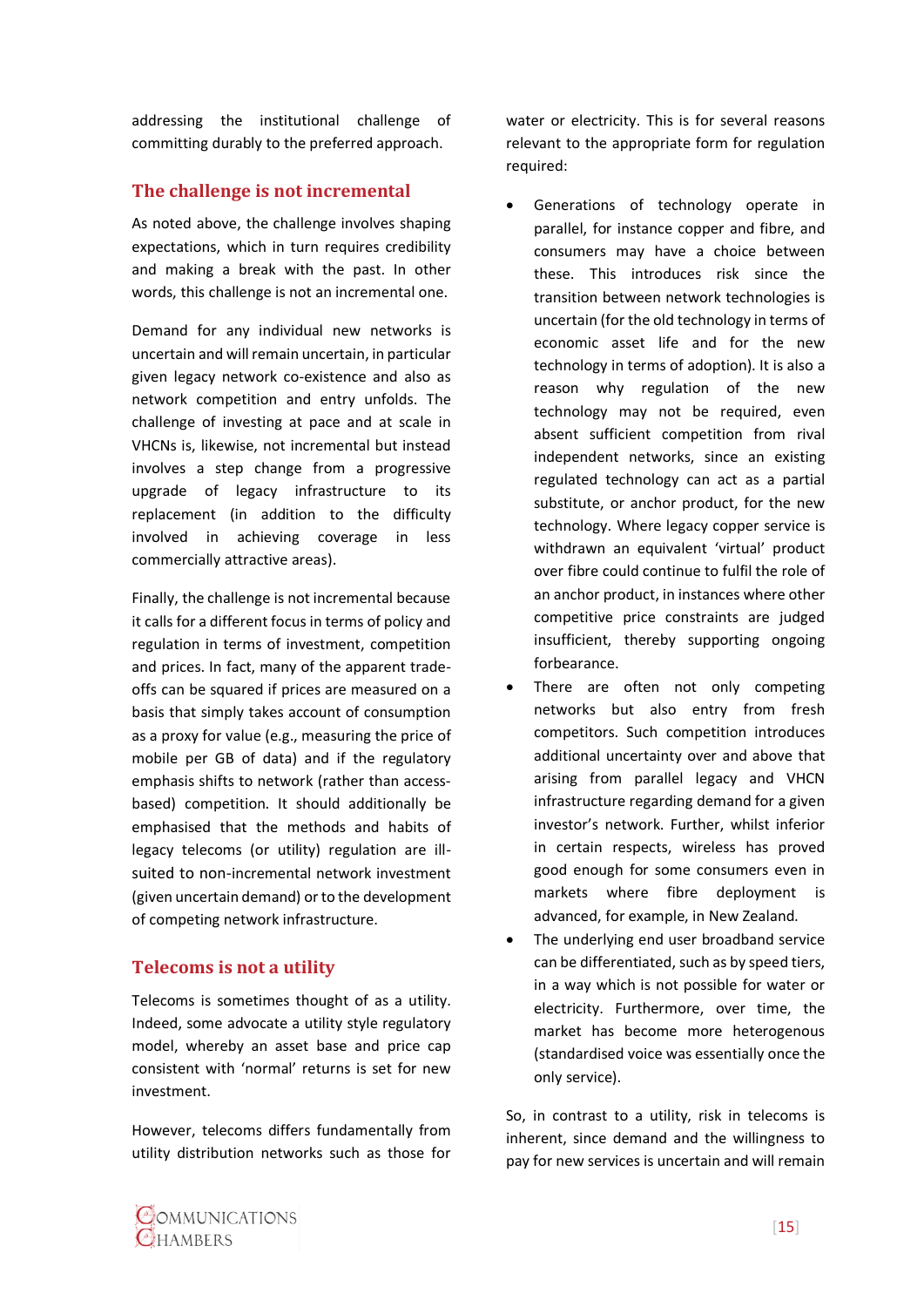uncertain – as a consequence of infrastructure competition (including from legacy assets) and the threat of entry.

Inherent risk complicates the setting of regulatory price controls, since demand for any one individual network is uncertain – as it depends not only on market demand, but also on the share of market demand that is captured by a given network. It also means that whilst regulators may act in a way that allows scope for upside reward (primarily through forbearance) they cannot eliminate downside demand risk.

There is also less justification for comprehensive price controls, since competition from regulated legacy networks and alternative networks constrains pricing power; whilst the balance of costs and benefits of regulation is less favorable since regulation involves greater risk in terms of harm to consumers via foregone new or differentiated services, as well as via reduced entry and infrastructure competition.

By contrast to utilities, the degree of uncertainty present in telecoms, together with the nature of this market's dynamics, may justify forbearance and should be given much greater weight when assessing the balance of costs and benefits of any given intervention. Given that dynamic benefits are difficult to anticipate or quantify, there is a need for judgement here – as well as a case for acting with a bias against intervention.

The institutional challenge of sustaining a bias against intervention to reflect the tradeoff in terms of dynamic benefits foregone should also be recognised when considering the design of regulatory institutions as well as the inclusion of appropriate checks and balances in relation to telecoms regulation.

#### <span id="page-18-0"></span>**Reducing cash flows directly undermines investment**

It should be relatively uncontentious that underestimating WACC will inevitably have one, very immediate consequence  $-$  it is liable to reduce the cash flows available to each operator. If, and only if, signaling factors are ignored (which, for the reasons discussed elsewhere in the present document, would be highly unrealistic), it might be argued from a purely abstract perspective that this should not in itself impact decisions about future investments. However, there are convincing theoretical, empirical and pragmatic reasons to believe that reduced cash flows are likely to reduce investment.

Imperfections in the market, due to information asymmetries and moral hazard, introduce a link between free cash flow and investment.<sup>21</sup> An academic paper from Bolton, Wang and Yang (2014) concludes:<sup>22</sup>

*"Investment distortions via asset sales are critical parts of risk management for firms that are severely financially constrained. Preserving liquidity is thus of the first-order importance to maximize firm value."*

Empirical evidence also supports a conclusion that reduced free cash flow would be likely to lower levels of investment. For instance, Almeida, Campello and Weisbach (2007)<sup>23</sup> analyse data for manufacturing firms in the US and reach the conclusion:

> *"our results strongly suggest that financing frictions affect investment decisions."*

Of particular significance regarding the telecoms industry was the finding of Worthington (1995) that the impact of cash flow constraints on

<sup>21</sup> Holmstrom and Tirole, *[Financial Intermediation, loanable funds, and the real sector](http://www.uh.edu/~bsorense/HolmStromTiroleQJE97.pdf)*, The Quarterly Journal of Economics, Volume 112(3), August 1997.

<sup>22</sup> Bolton, Wang and Yang, *[Corporate Finance and Risky Inalienable Human Capital](http://cafr-sif.com/2014/2014selectpapers/Bolton_Wang_Yang_Oxford_2014.pdf)*, May 2014.

<sup>23</sup> Almeida, Campello and Weisbach, *[Financial Constraints, Asset Tangibility, and Corporate Investment](https://business.illinois.edu/halmeida/Tangib.pdf)*, 2007.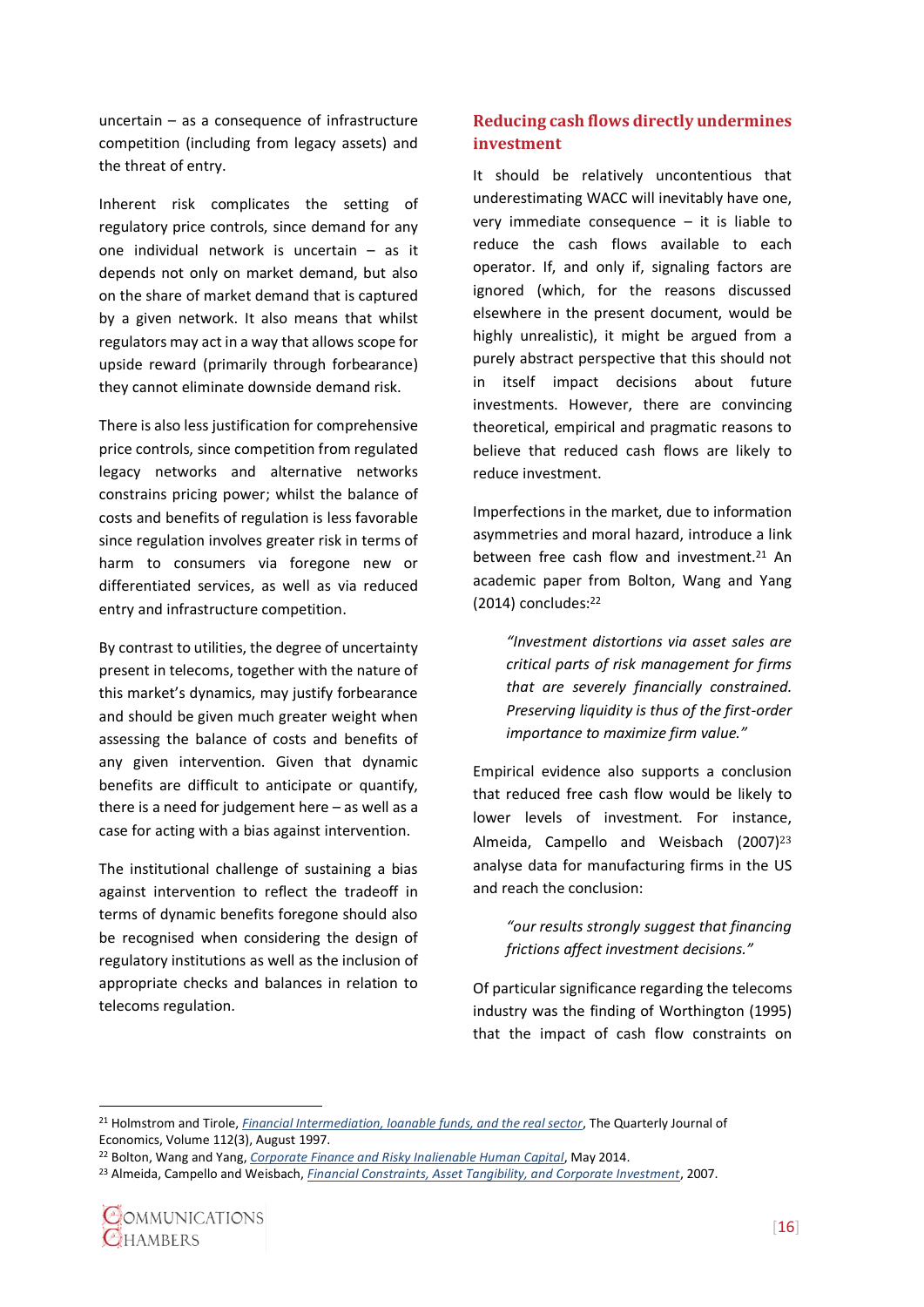investment was substantially greater in industries with high sunk costs.<sup>24</sup>

Pausing to think about how decisions are practically made within companies also suggests that reduced cash flow would be likely to result in reduced investment.<sup>25</sup>

#### <span id="page-19-0"></span>**Addressing the challenge**

Investors are interested in expected returns allowing for risk and set against alternative investment options in other sectors or geographic regions. This implies that 'the cost of capital' needs to be considered in the round, considering the impact of policy on the potential upside and downside of investing, including the risk that policy and regulation could have the effect of expropriating invested capital *ex post*.

A range of considerations are relevant to this wider conception of the cost of capital, including:

- Acknowledging that telecoms networks are unlike utilities since they involve parallel running of old and new networks, with demand split between the two; growing competition between network providers; and scope for differentiation of the underlying network service to end users. Errors in characterising telecoms networks as utilities increase the risk that poor policy and regulation will follow.
- Recognising that price controls on legacy networks increase the risk of investment in VHCNs; since legacy networks compete with new networks, and the continued availability of legacy networks at lower prices will deter uptake of VHCN services. Likewise, limitations imposed on migrating

from legacy platforms may increase VHCN investment risk.

- Enabling service/price flexibility for VHCN offerings, since allowing different service/price points and permitting their evolution over time give networks better scope to optimise adoption and monetisation, whilst also improving the prospects for widespread take-up of VHCNs. The EC's ongoing work on revising and updating the 2013 *Non-discrimination and costing methodologies Recommendation* (NDCM) may provide useful opportunities in this regard.<sup>26</sup>
- Ensuring that, whilst network access is available, it does not entail an uncompensated transfer of risk from access seeker to access provider. Co-investment and long-term volume related contracts can both help address this concern, whilst also helping with commitment, since access provider and access seeker incentives are more likely to be aligned around network transition and growing the VHCN market. Again, the EC's ongoing work in revising the *Non-discrimination and costing methodologies Recommendation* (NDCM) may yield opportunities here.
- Taking account of the impact of the legacy WACC on new investment. This matters in terms of substitution incentives, but also for investor expectations given that any new investment will become legacy investment over time. Ideally, price controls should not be applied to new investment and hence a WACC estimate should not be required, but investors will receive greater assurance if, above and beyond this, there is an approach to legacy that minimises the risk in any future scenario where legacy rules were to be applied to VHCN investment.

<sup>&</sup>lt;sup>24</sup> Worthington, Investment, cash flows and sunk costs, The Journal of Industrial Economics, Volume 43(1), March 1995. <sup>25</sup> Stein, Jeremy C, 1997, *[Internal Capital Markets and the Competition for Corporate Resources](https://scholar.harvard.edu/files/stein/files/internal-capital-markets-jf-march-97.pdf)*, The Journal of Finance, Vol. 52, pp. 111-114.

<sup>26</sup> European Commission, *Access Recommendations: Factual summary report of the targeted consultation on the proposed revision*, 8 December 2020. *[https://digital-strategy.ec.europa.eu/en/access-recommendations-factual-summary-report](https://digital-strategy.ec.europa.eu/en/access-recommendations-factual-summary-report-targeted-consultation-proposed-revision)[targeted-consultation-proposed-revision](https://digital-strategy.ec.europa.eu/en/access-recommendations-factual-summary-report-targeted-consultation-proposed-revision)*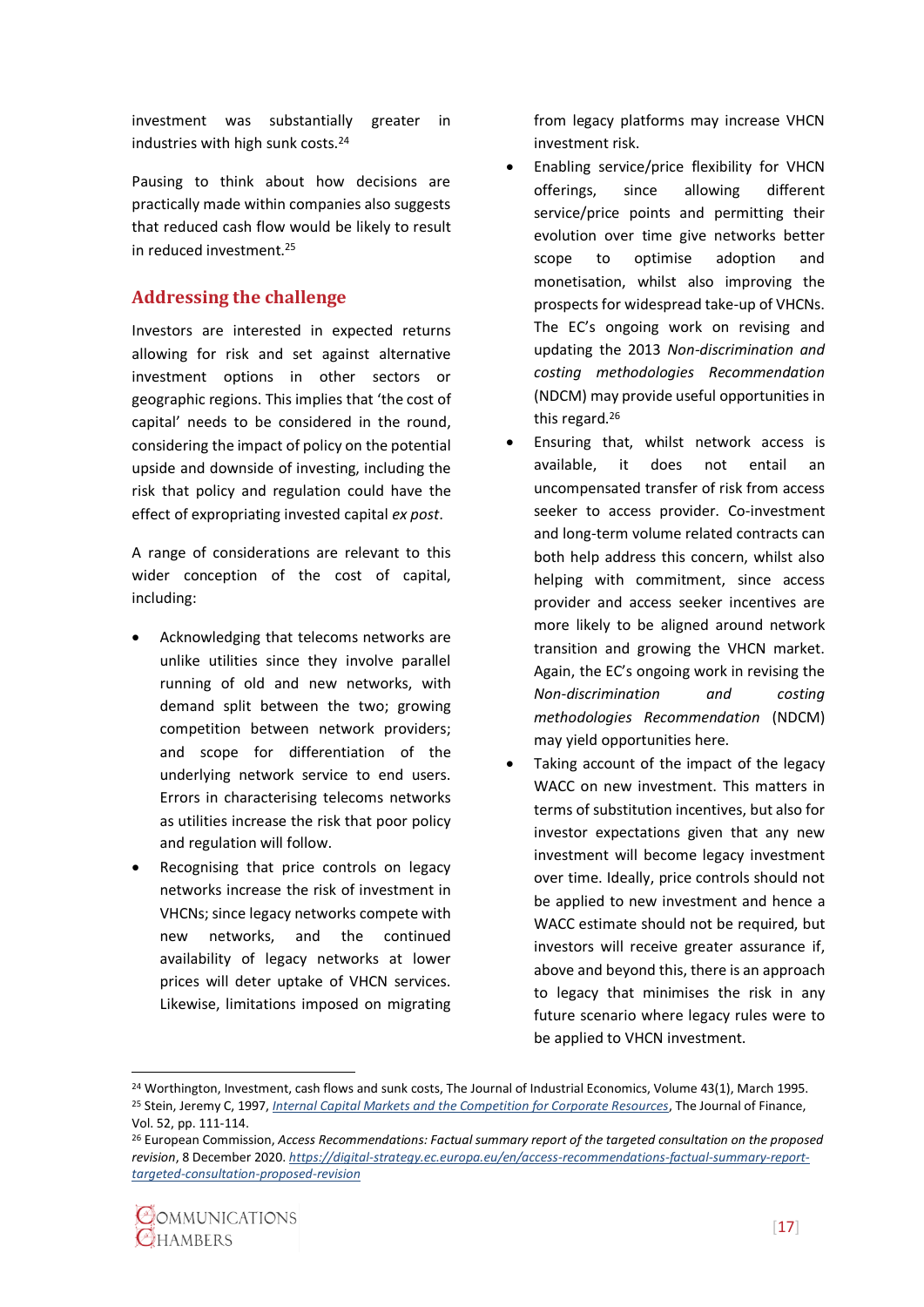- Avoiding the negative knock-on effects on VHCN investment that reducing operators' cash flows from legacy assets is likely to have.
- Developing and then reporting metrics for outcomes and pricing in the telecoms sector that reflect underlying productivity growth and declining unit prices, rather than reporting bills alone.
- Thinking carefully about institutional design and incentives. Regulators may need the help of governments, the member states and the EC itself in making credible longterm commitments to a sound approach – in order to demonstrate that a future regulator will not be tempted to renege. Likewise, access providers need the flexibility to write

contracts with access seekers that align their incentives, as otherwise investors will anticipate lobbying by access seekers for advantage once investment has been committed.

Whilst all the above are relevant to the 'cost of capital' conceived in broad terms, the next section considers the narrower question of the estimated weighted average cost of capital for legacy investment following the WACC Notice/BEREC reports, before wider considerations are addressed in the final section.

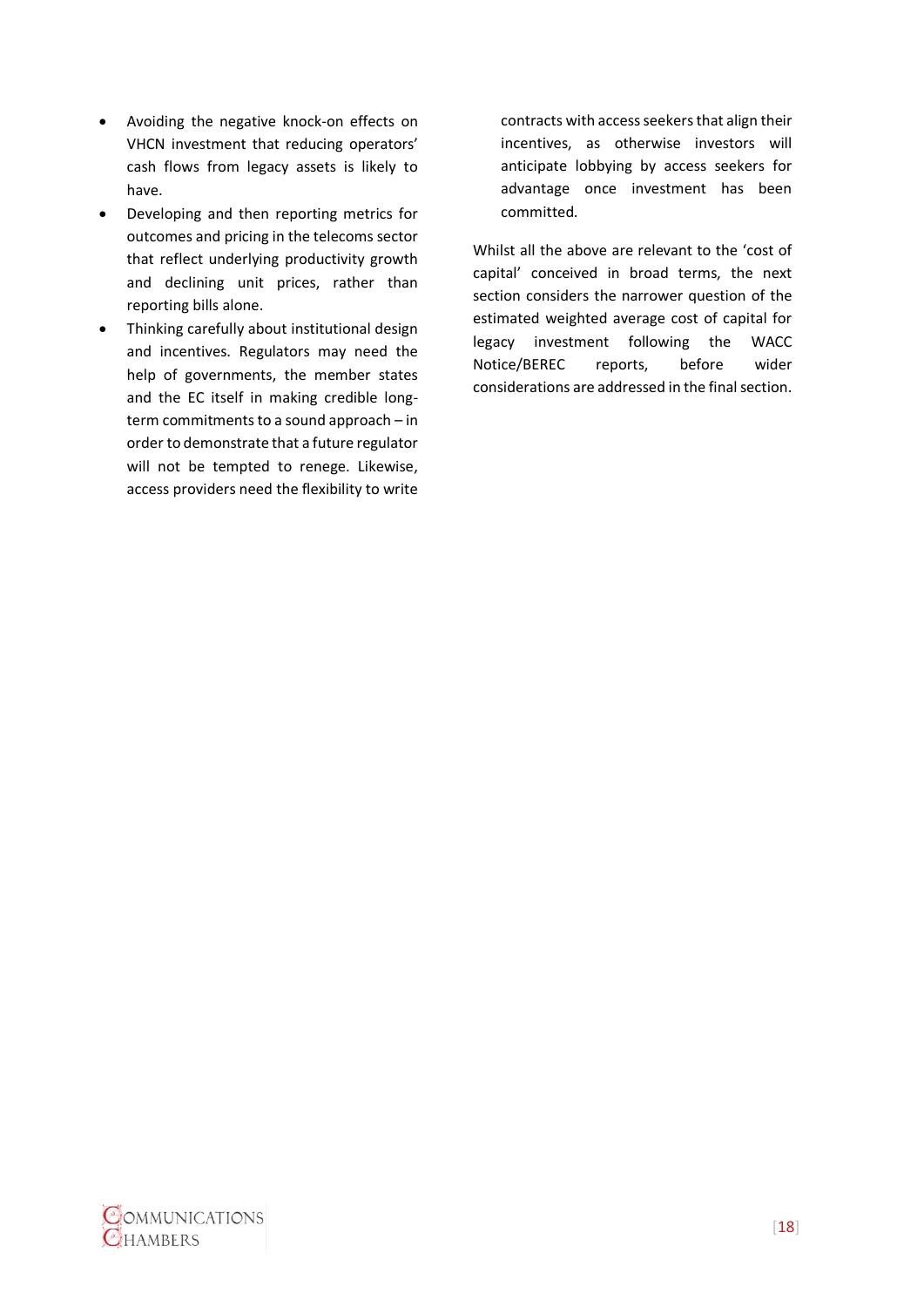## <span id="page-21-0"></span>**5. Pitfalls of the EU approach to the WACC**

Based on the WACC Notice of the European Commission guidance, BEREC issues annual reports on estimated WACC parameters for legacy investment in telecoms. The Notice and its implementation involve pitfalls that can be expected to discourage investment and distort the allocation of capital between both individual member states as well as the EU and other global regions.

First, an EU-wide equity risk premium is estimated as required by the Commission Notice. Yet, in combination with member state specific risk-free rates, this has resulted in divergence rather than convergence in the estimated cost of capital between member states. This is liable to distort investment in EU telecoms.

Second, whilst in principle the approach is intended to support investment, there is no explicit consideration of what this might imply. Rather, WACC estimation is treated as a narrow technical exercise independent of the investment objective.

Third, whilst BEREC has focused on the WACC for legacy investment, the EC guidance mentions that the approach might be adapted to reflect the risk of VHCN investment. As discussed in the previous section, there are a number of reasons why adjusting the estimated WACC for risk in relation to new investment is hard in practice and would not be expected to lead to efficient investment. The focus should instead be on lowering investor hurdle rates via credible commitment to forbearance where possible.

#### <span id="page-21-1"></span>**The current approach is liable to result in divergence not convergence**

One of the stated purposes of developing a common approach is to reduce the scope for national regulators to make different parameter assumptions, resulting in varying WACC values that do not necessarily reflect discrepancies in financing conditions across member states.

Further, the Commission Notice on the calculation of the cost of capital for legacy infrastructure proposes:<sup>27</sup>

> *"A Union-wide ERP is consistent with empirical evidence suggesting that financial markets in the Union are increasingly integrated…"*

However, given that the ERP reflects the compensation investors require for holding shares that entitle them to the (risky) residual claim on the profits of a company after all its other obligations have been met, one might expect the equity risk premia to vary across member states depending on assorted risk factors. Integration of financial markets is emphatically not therefore a sufficient condition for assuming that the ERP should be based a Union-wide estimate. While the process taken might benefit from uniformity and consistency, the actual circumstances measured will vary.

Indeed, the approach adopted by BEREC, following EC guidance, of combining an EU-wide ERP estimate with national values for the riskfree rate has arguably led to an artificial divergence of WACC estimates that will tend to disincentivise investment in markets with lowrisk free rates and distort the allocation of capital across the European Union.

<sup>27</sup> Notice on the calculation of the cost of capital for legacy networks in the context of the Commission's review of national notifications in the EU electronic communications sector, November 2019. *[https://digital](https://digital-strategy.ec.europa.eu/en/library/commission-publishes-notice-calculation-cost-capital-legacy-infrastructure)[strategy.ec.europa.eu/en/library/commission-publishes-notice-calculation-cost-capital-legacy-infrastructure](https://digital-strategy.ec.europa.eu/en/library/commission-publishes-notice-calculation-cost-capital-legacy-infrastructure)*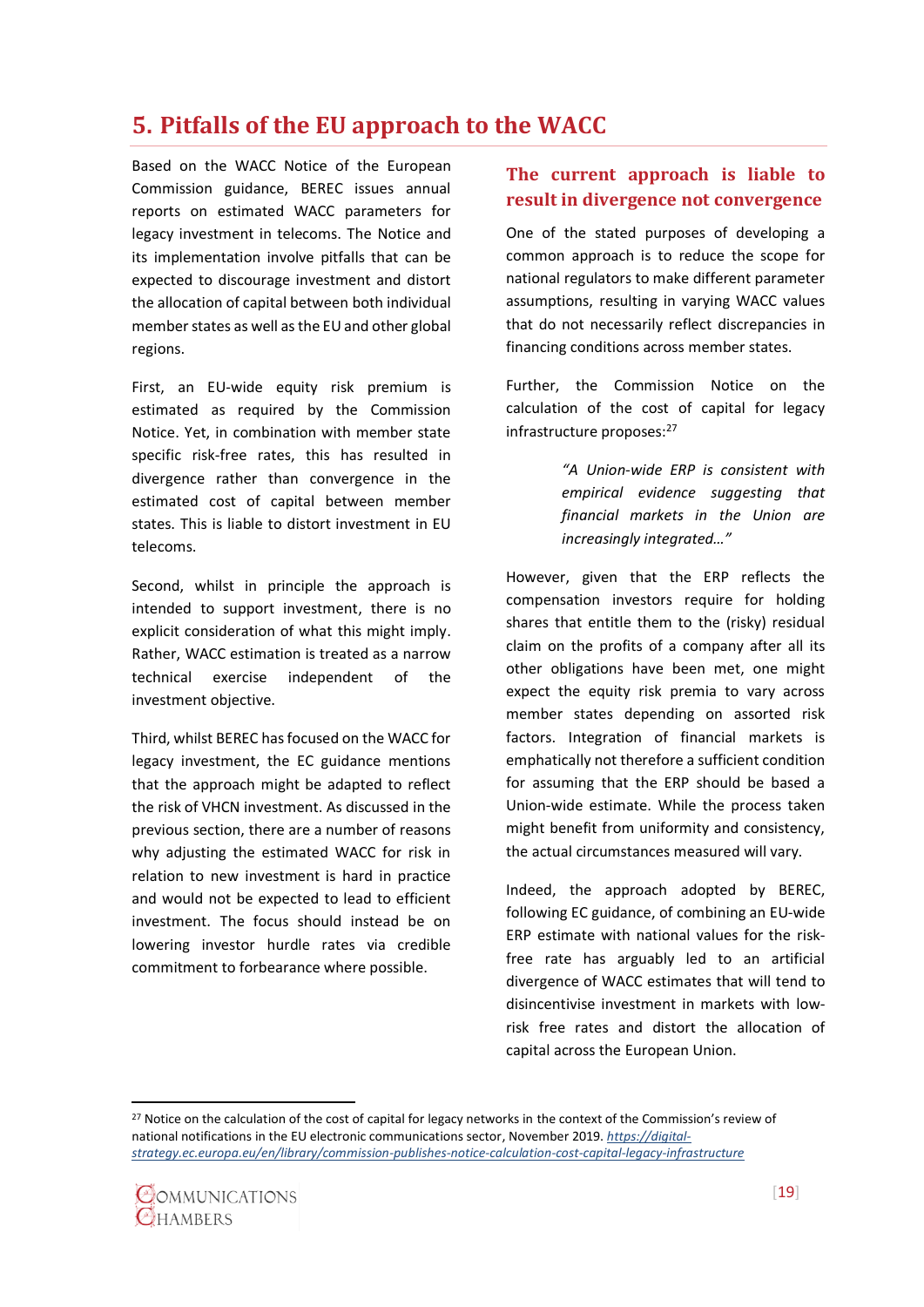A sense check against the discount rates used by analysts to value companies or estimates by regulators not bound by the BEREC methodology would have pointed to the possibility that the approach to debt versus equity was flawed.

European Central Bank (ECB) economists have assessed the cost of capital, taking account of changes in the risk-free rate and the equity risk premium, because of its role as a monetary transmission mechanism. The ECB economists have found that: 28

> *"since the start of the global financial crisis, increases in the ERP have largely offset the fall in the yield of risk-free assets"*

The following chart illustrates the shift over time in the risk-free rate and estimated equity risk premium in the EU as a whole for non-financial corporations (NFCs). As can be seen, a rising equity risk premium has tended to offset reductions in the risk-free rate.



Given that changes in the risk-free rate and the ERP are to a significant extent offsetting, the fact that BEREC's approach combines a common ERP with risk free rates derived for each individual member state (and that differ significantly) has resulted in WACC estimates that are extremely low for certain member states. The anticipated impact would be to discourage telecoms

investment in some member states and to distort the allocation of capital across the EU.

### <span id="page-22-0"></span>**A comparison of BEREC's and Ofcom's WACC methodologies**

To illustrate the potential magnitude of the impact of the EC Notice and BEREC methodology, it is instructive to contrast it with the approach adopted in March 2021 by Ofcom, which estimated the WACC in relation to legacy Openreach investment.<sup>29</sup>

Ofcom settled on a nominal pre-tax WACC estimate of 7.0% for Openreach (and 7.8% for BT Group). Had Ofcom utilised the ERP estimated by BEREC of between 4.18% (geometric mean) and 5.31% (arithmetic mean), rather than the Ofcom estimate of 7.9%, the estimated pre-tax WACC would have been 1.5 to 2.2 percentage points lower. Applying the BEREC WACC parameter estimates nationally could therefore be expected to make investment in EU member states generally unattractive – and especially so in those countries with low interest rates.

Additionally, it is illustrative to note the qualitative features of the Ofcom judgement regarding the WACC. First, Ofcom also sought to promote investment and competition, and considered these goals complementary:

> *"the overall approach to regulation in this review reflects our objective to promote investment in gigabit-capable networks by Openreach and other telecoms providers in order to promote network-based competition"*  [Paragraph A20.148]

Second, price controls apply to legacy but not to FTTP (fibre-to-the-premise) infrastructure. Ofcom recognises that FTTP investment involves

<sup>&</sup>lt;sup>28</sup> André Geis, Daniel Kapp and Kristian Loft Kristiansen, Measuring and interpreting the cost of equity in the euro area, *ECB Economic Bulletin*, June 2018. *<https://www.ecb.europa.eu/pub/economic-bulletin/html/eb201804.en.html>* <sup>29</sup> Ofcom, Promoting investment and competition in fibre networks: Wholesale Fixed Telecoms Market Review 2021-26, Appendices 1-26, March 2021. *[https://www.ofcom.org.uk/\\_\\_data/assets/pdf\\_file/0021/216084/wftmr-statement](https://www.ofcom.org.uk/__data/assets/pdf_file/0021/216084/wftmr-statement-annexes-1-26.pdf)[annexes-1-26.pdf](https://www.ofcom.org.uk/__data/assets/pdf_file/0021/216084/wftmr-statement-annexes-1-26.pdf)*

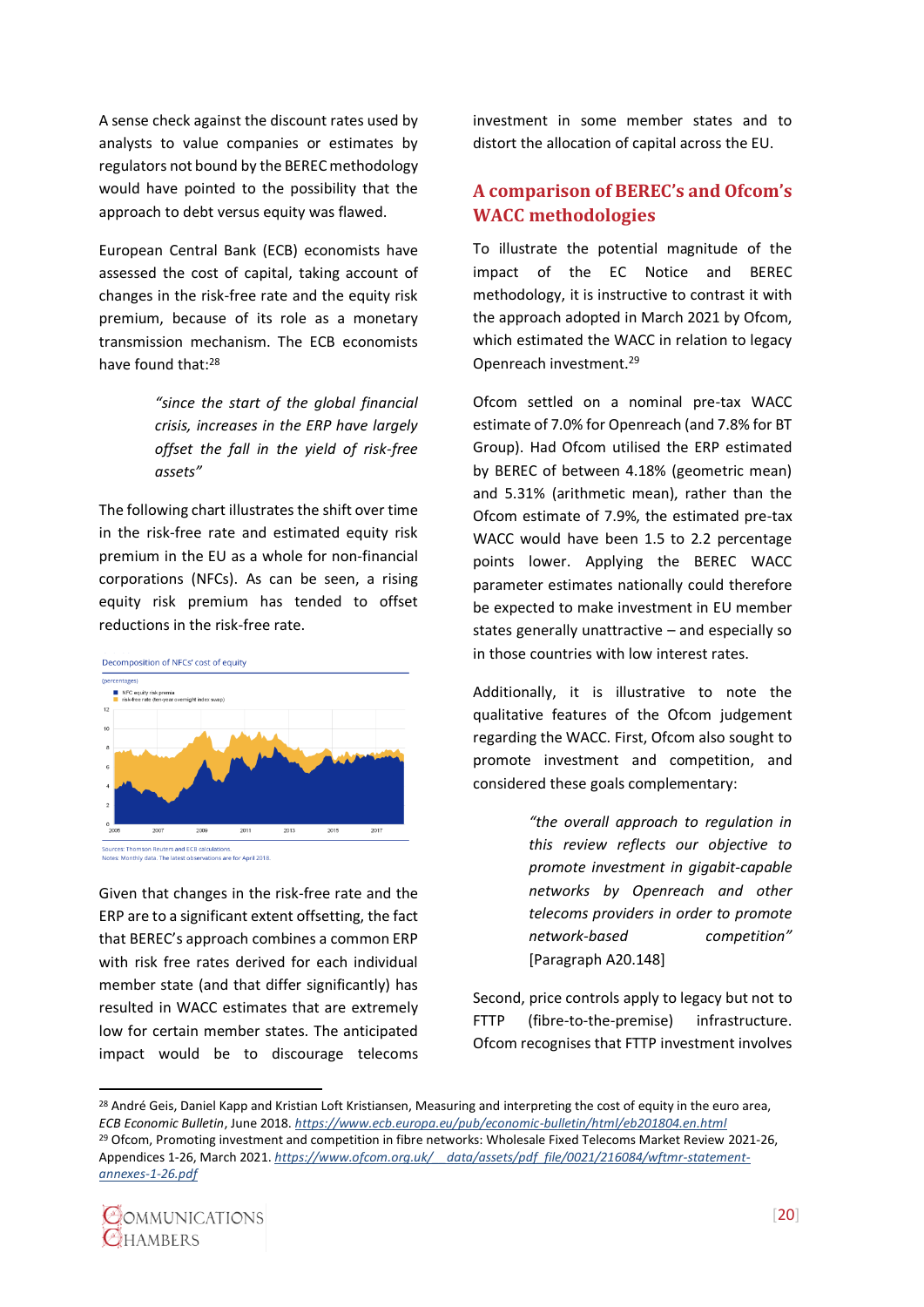both upside and downside risk, and that capping returns would remove the scope to earn higher returns if the upside eventuates; thereby lowering expected returns overall and denying investors what Ofcom refers to as a "fair bet".

Third, whilst Ofcom acknowledges the literature on "aiming up" discussed under the sub-section below, it did not make an explicit adjustment for this. Rather Ofcom notes that "*Taken in the round, our estimate is consistent with supporting investment in the sector…*" (A20.147).

#### <span id="page-23-0"></span>**A comparison of BEREC's calculations with equity analyst estimates**

The WACC implied by the BEREC guidance can be compared with the cost of capital utilised by investment analysts to value telecoms companies. A discount rate is a necessary input to analysts' company valuations and – since analysts do not have an incentive to under or overstate the discount rate they utilise – these provide a useful sanity check on WACC estimates derived for regulatory purposes.

Post-tax WACC estimates for various European telecoms operators by HSBC equity research are shown below (the pre-tax WACC is inferred utilising corporate tax rates, while gearing estimates are from Ofcom for BT and from the BEREC guidance for the other companies; the estimates for Orange are for France).

| HSBC post-tax WACC and inferred pre-tax WACC |      |            |               |                 |       |                |  |  |  |  |
|----------------------------------------------|------|------------|---------------|-----------------|-------|----------------|--|--|--|--|
|                                              | ВT   | <b>KPN</b> | <b>Orange</b> | <b>Proximus</b> |       | <b>Telenor</b> |  |  |  |  |
| <b>HSBC post-tax WACC</b>                    | 7.7% | 6.1%       | 6.2%          | 6.3%            | 7.3%  | 7.75%          |  |  |  |  |
| Inferred pre-tax WACC                        | 9.5% | 8.1%       | 8.6%          | 8.4%            | 10.1% | 9.9%           |  |  |  |  |

Source: HSBC, Telecoms: Call to return (on capital), 5 February 2021.

Estimates based on the BEREC methodology are significantly below the values above utilised in valuing telecoms assets, a warning that they are unrealistically low in comparison to reasonable investor expectations.

The EU Notice should be revised to stipulate that member state specific ERPs be estimated based on an agreed methodology, and BEREC should then issue a revised set of estimates produced using this methodology. The EU Notice should also permit and encourage sense checks on the overall WACC estimates, for example in comparison with the discount rates applied by equity analysts in valuing companies.

### <span id="page-23-1"></span>**Taking proper account of uncertainty and Europe's policy goals**

The WACC estimate used in setting price caps for legacy networks will affect incentives to invest in new network for two reasons. First, the price of legacy networks impacts the pricing of and/or the demand for new networks. Second, the approach taken to the regulation of legacy networks can be expected to influence investor expectations regarding the future treatment of new investment. Judgement is required and this should not be lost sight of by reducing WACC estimation to a purely mechanical exercise.

The BEREC methodology produces point estimates for the WACC but fails to explicitly acknowledge and assess the significant uncertainty involved in estimating the WACC (primarily in relation to the cost of equity). Standard errors should be reported alongside point estimates.

Further, one of the European Commission's objectives in publishing a notice on the calculation of the cost of capital for legacy

COMMUNICATIONS **OHAMBERS**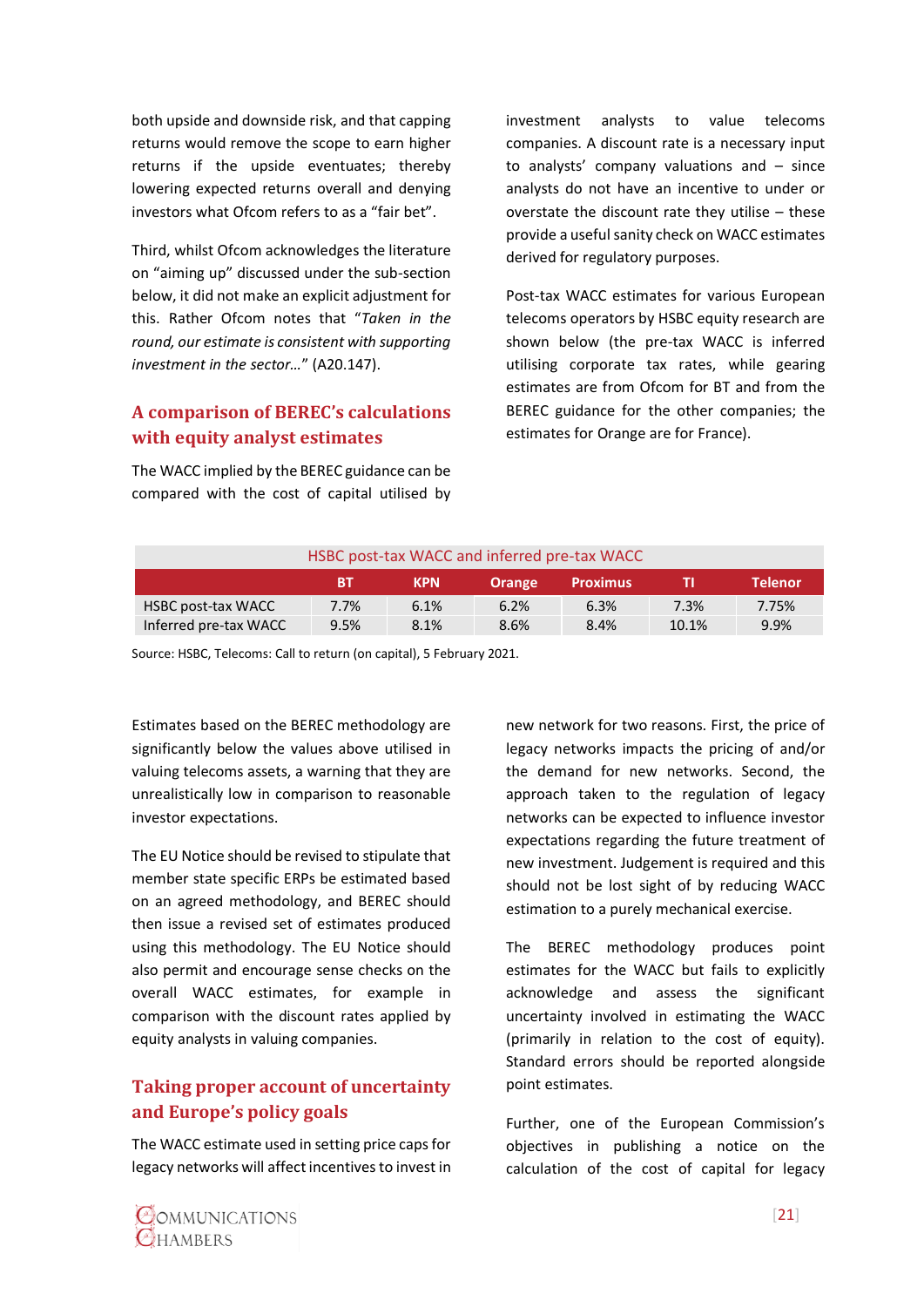infrastructure is to "promote efficient investment and innovation by setting rates reflecting the appropriate level of risk".

Yet the implications of promoting efficient investment are not spelt out and BEREC does not consider this objective in adjudicating on WACC parameters. In practice, the objective of promoting efficient investment has been neglected.

In view of the fact that the WACC estimate is inherently uncertain, there is an important question over whether to "aim up" within the estimated distribution of WACC values, given the asymmetry present in relation to the social costs of over- versus under-investment.

The literature in relation to the asymmetric costs of investment decisions includes Wright *et al*  (2003) and Dobbs  $(2011)^{30}$ . A review for the UK Regulators Network<sup>31</sup> (2018) also considered the question and concluded that aiming up can be justified to promote socially efficient investment.

The report for the UK Regulators Network modelled the optimal degree of aiming up across a range of assumptions and concluded that the optimal degree of aiming up is in fact significant for a range of plausible assumptions. This study found that, given demand elasticities less than 1, the optimal degree of aiming up would be to utilise the 90th percentile of the estimated WACC distribution.

The estimation of the WACC and implementation of a price cap are distinct but related activities. Alongside guidance on estimating the WACC, BEREC should provide guidance on the question of aiming up when utilising a WACC estimate to set a price control. The risk otherwise is that the latter element is

disregarded in an overly simplistic use of the WACC estimate to set a price control that loses sight of the fundamental objective of promoting efficient investment.

#### <span id="page-24-0"></span>**Lowering investor hurdle rates would act to promote investment**

The European Commission Notice (November 2019) focusses on the WACC for legacy investment and notes that (paragraph 1.4):

> *"The scope of the Notice is limited to the WACC calculation for legacy infrastructure. For the purposes of the Notice, legacy infrastructure means infrastructure of an SMP operator not subject to a Next Generation Access (NGA) premium."*

Further, footnote 21 of the Notice states that:

*"The Notice does not prejudge whether additional premiums for specific investments are justified, in particular for certain next generation access networks…. The lower risk profile of investment into FTTN/VDSL (compared to fibre to the home) is discussed in Annex I, section 6 of the NGA Recommendation. In such cases, NGA networks fall within the scope of legacy infrastructure."*

Some risk adjustment is of course preferable to no risk adjustment. However, in practice, making a risk adjustment for next generation access networks is highly problematic and provides only a markedly inferior means of promoting efficient investment, for the reasons discussed in the previous section.

<sup>30</sup> Dobbs, Modelling welfare loss asymmetries arising from uncertainty in the regulatory cost of finance, Journal of Regulatory Economics, February 2011.

*[https://www.researchgate.net/publication/227347375\\_Modeling\\_welfare\\_loss\\_asymmetries\\_arising\\_from\\_uncertainty\\_i](https://www.researchgate.net/publication/227347375_Modeling_welfare_loss_asymmetries_arising_from_uncertainty_in_the_regulatory_cost_of_finance) [n\\_the\\_regulatory\\_cost\\_of\\_finance](https://www.researchgate.net/publication/227347375_Modeling_welfare_loss_asymmetries_arising_from_uncertainty_in_the_regulatory_cost_of_finance)*

<sup>&</sup>lt;sup>31</sup> Wright, Burns, Mason, Pickford and Hewitt, Estimating the cost of capital for implementation of price controls by UK Regulators, 2018. *<https://www.ukrn.org.uk/wp-content/uploads/2018/06/2018-CoE-Study.pdf>*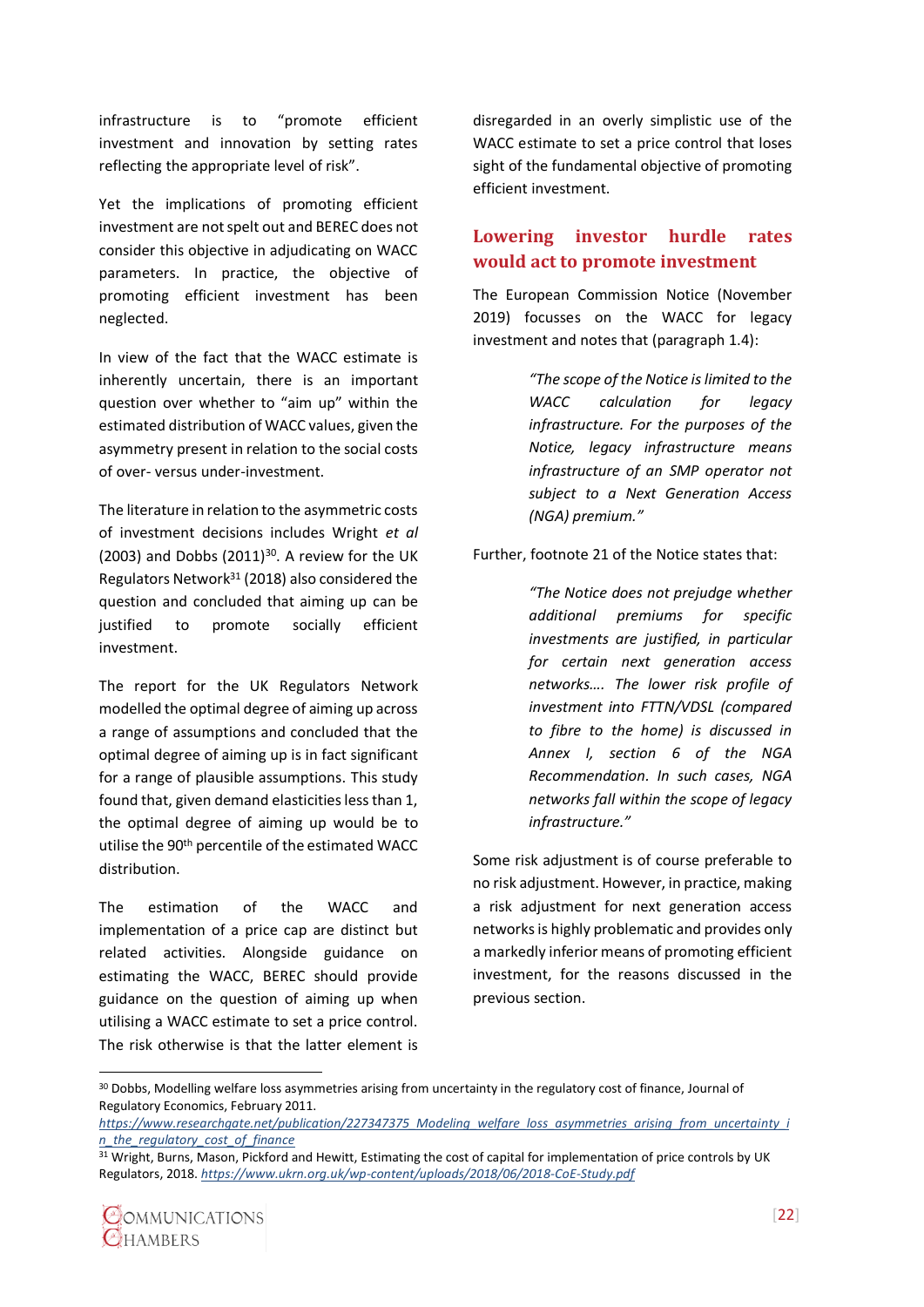As previously noted, regulation also interacts with risk to introduce an asymmetry, since regulation caps the upside without limiting the downside.

Further, the power of regulators to expropriate value once capital has been committed is a key source of perceived risk for investors. Any attempt to somehow quantify this risk and then use it to inflate a price cap by way of compensation is fraught with difficulty. For example, investors will know that regulators are unlikely to allow for the risk that their power to set future prices inherently introduces. A more effective and transparent approach would be to tackle directly the source of the perceived risk itself, to reduce the hurdle rate for new investment.

Any form of cost-based regulation inevitably weakens the link between, on the one hand, returns and, on the other, the value that customers place on the services that ultimately flow from network investments. It also inevitably blunts and distorts investment incentives.

A further observation is that the EECC's distinction between FTTP (deserving of a risk premium) and FTTN/VDSL (legacy, hence not

deserving of a risk premium) does not stand up to scrutiny because:

- First, risk must be assessed from the perspective of investors at the time the investment is made. What might now appear to be a sure bet may have looked very different at the point of time when the decision was originally made to commit the capital in question.
- Second, if FTTP is now viewed as having a reasonable prospect of success, then the clear implication of this is that the economic asset life of FTTN/VDSL will be significantly shorter than was originally envisaged at the time of its deployment.
- Making an investment in any generation of technology is inherently risky when there are other generations of infrastructure present that can act as potential substitutes. This is, of course, even more the case if there is also uncertain demand.

It is therefore preferable to forebear, as well as to bake into the design of regulatory institutions the scope to make credible commitments to forebear in future. This would have the effect of lowering investor hurdle rates, and so facilitate greater investment.

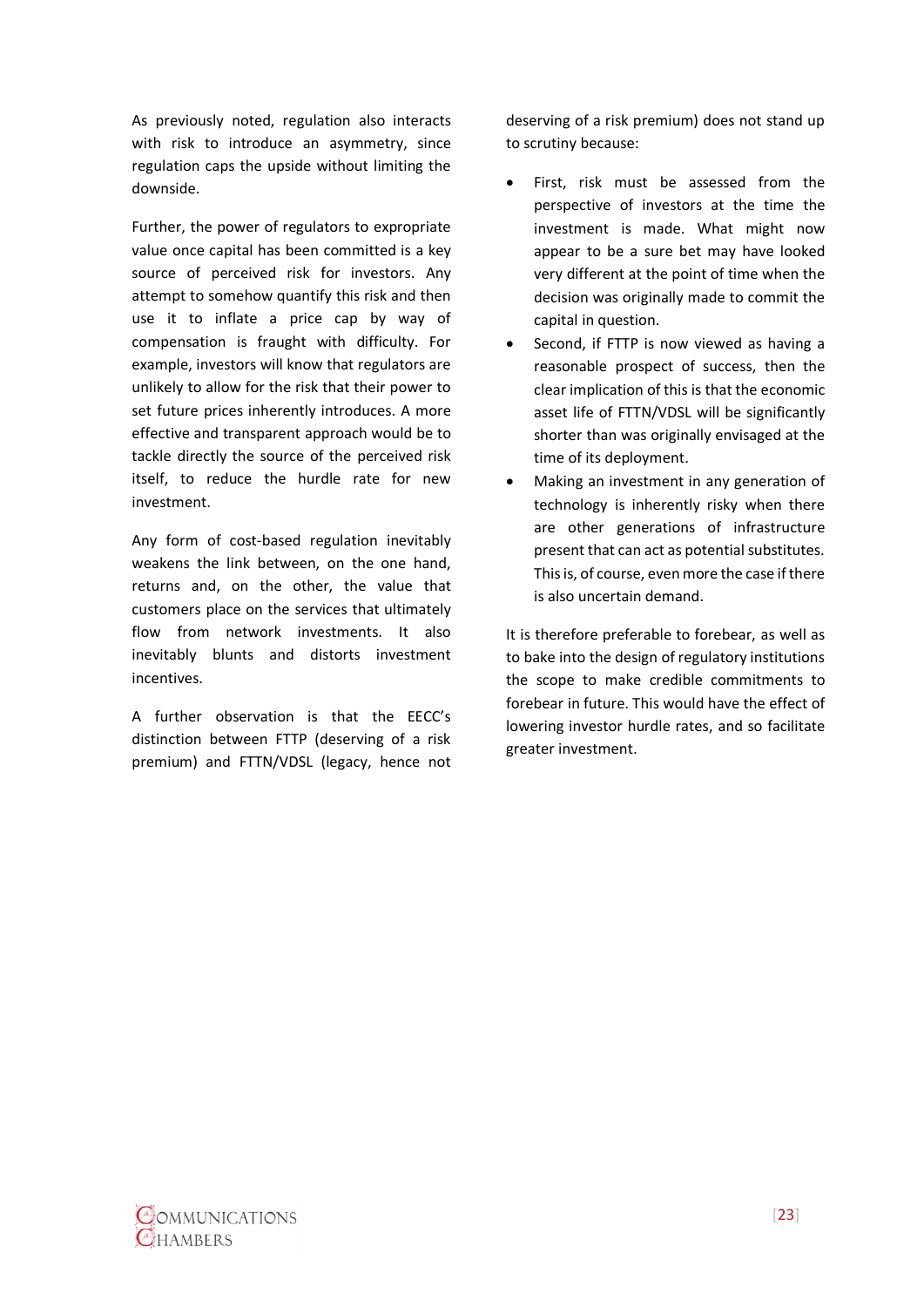# <span id="page-26-0"></span>**6. Commitment to a framework that supports investment is required**

Investment in telecoms is a multi-round game, and therefore its regulation needs to be also. Amongst the most fundamental reasons why the telecoms industry should not be confused with a utility is the fact that it undergoes such rapid technology change. Indeed, telecoms can be thought of as 'joined at the hip' to Moore's Law. Improvements in processing power and other parallel advances progressively lift bandwidths, which in turn lead not only to improvements in existing services but also enable the launch of new services altogether. Ensuring that networks benefit from the latest equipment necessitates investment that is not only substantial but also continuous.

Hence the desirability of a regulatory framework that is adapted to the industry's own investment process: long term and continuous. This, however, raises certain challenges. The first relates to the time horizons involved. Telecoms regulation tends to act over time-frames that are much shorter than are those associated with network returns profiles. This disconnect has been recognised in the EECC, which has extended the period between NRAs' market reviews, from 3 to 5 years. Even a 5-year period, though, is slight by comparison with the returns profile of an access network, which can run to decades (though note, obviously, that certain access networks have never generated or may never generate an adequate return).

### <span id="page-26-1"></span>**Aligning regulatory and investment outlooks**

For the purposes of encouraging investment, regulatory periods would ideally match those of investment returns. In practice, though, this presents certain difficulties. While NRAs are independent, they must remain under political

scrutiny and exist within a framework that is itself ultimately politically determined. The present participants within this system are not able to bind the hands of their successors.

These difficulties are genuine, but should not be seen as cause to simply abandon efforts to provide for consistency and predictability in regulation. It is easier to justify long-term network investment in a context of a stable, orderly and predictable regulatory environment and therefore every effort should be made to get as close to this as possible.

One action in this regard is, fortunately, relatively straight-forward. In the absence of a crystal ball, investors are liable to look to recent decisions as a steer to the type of treatment that they can anticipate in future for their new investments. The regulatory treatment of legacy assets thereby provides regulators with a powerful signalling tool. Estimating a WACC that fairly and accurately reflects the broad set of concerns discussed in the present document would be an important step in this process. In particular, it would demonstrate adherence to the EC's notice which includes the objective: 32

> *"(iii) the promotion of efficient investment and innovation in new and enhanced infrastructures, taking account of the risk incurred by the investing undertakings"*

The controversy that has arisen over legacy asset WACC estimates indicates that the current regulatory environment is not yet fully aligned with the need to encourage and support investment. As currently estimated, BEREC's WACC figures give the impression that telecoms is being treated as a single-round game, wherein the treatment of legacy assets is of diminished

 $32$  EC, Commission Notice on the calculation of the cost of capital for legacy infrastructure in the context of the Commission's review of national notifications in the EU electronic communications sector, 2019.